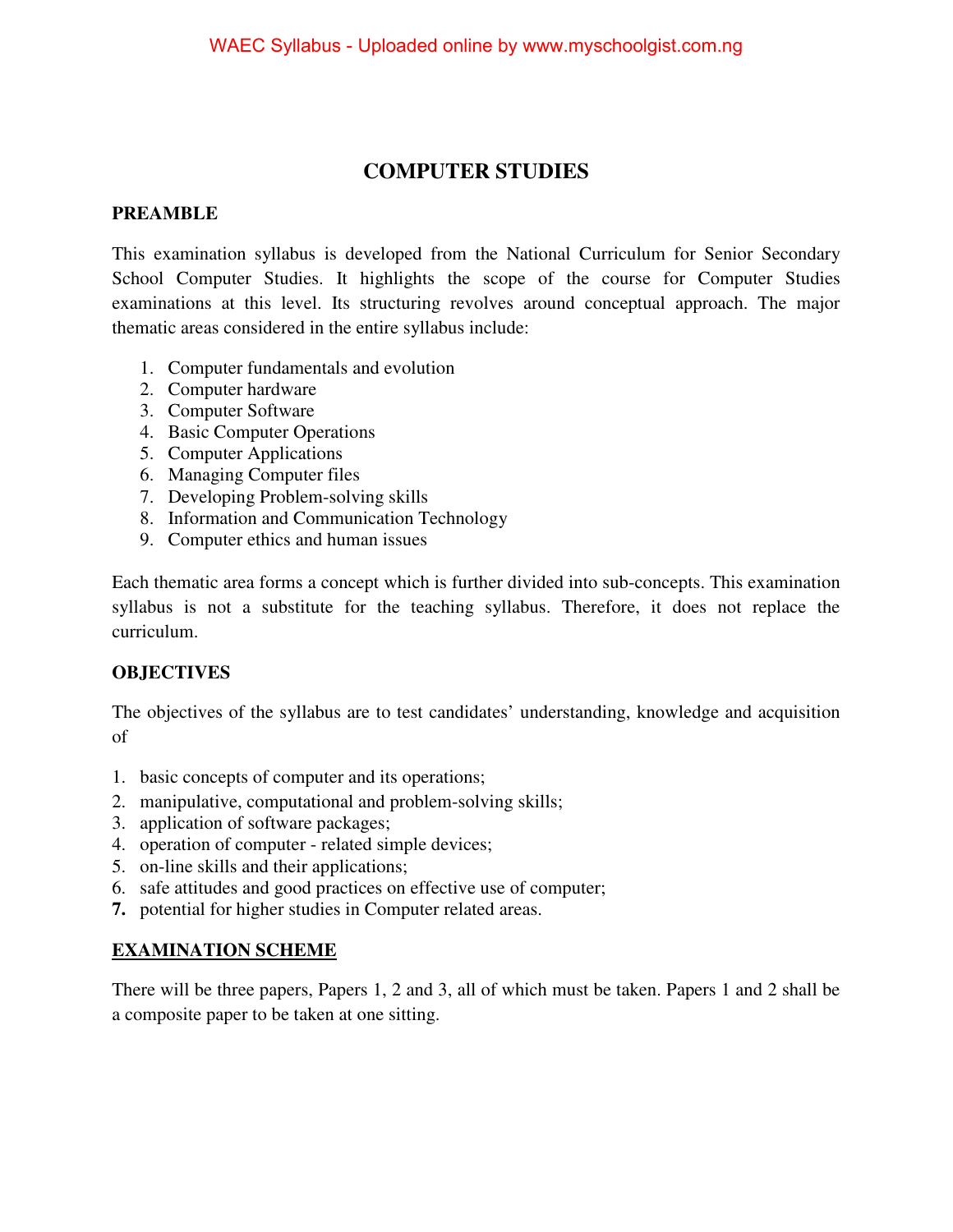- Paper 1: will consist of 50 multiple-choice objective questions all which are to be answered in 1 hour for 25 marks.
- **Paper 2:** will consist of five essay questions. Candidates will be required to answer any three in 1 hour for 30 marks.
- Paper 3: will test actual practical skills of school candidates and knowledge of practical work for private candidates. It will consist of three questions to be answered in 2 hours for 45 marks.

#### **DETAILED SYLLABUS**

| <b>TOPIC</b>                                                                                           | <b>CONTENT</b>                                                                                                                                                                                                                                                                                                                                                                                                                                                                                   | <b>NOTE</b>                                                                           |
|--------------------------------------------------------------------------------------------------------|--------------------------------------------------------------------------------------------------------------------------------------------------------------------------------------------------------------------------------------------------------------------------------------------------------------------------------------------------------------------------------------------------------------------------------------------------------------------------------------------------|---------------------------------------------------------------------------------------|
| <b>COMPUTER EVOLUTION</b><br>(a) Computing Devices I (Pre-<br>computing age- 19 <sup>th</sup> century) | (i) Features, components and<br>uses of early computing<br>devices:<br>Abacus;<br>$\blacksquare$<br>Slide Rule;<br>Napier's bone;<br>$\blacksquare$<br>Pascal's calculator;<br>$\blacksquare$<br>Leibnitz multiplier;<br>Jacquad loom;<br>$\blacksquare$<br>Charles Babbage's<br>$\blacksquare$<br>analytical engine;<br><b>Hollerith Census</b><br>$\blacksquare$<br>Machine;<br>Burrough's Machine.<br>Contribution of each of the<br>(ii)<br>founder of these devices to<br>modern computers. | Trend of<br>development<br>in computing<br>devices from<br>one to the<br>other.       |
| (b) Computing Devices II (20 <sup>th</sup><br>century to date)                                         | Features, components and<br>uses of:<br>-ENIAC<br>-EDVAC<br>-UNIVAC 1<br>-Desktop Personal<br>Computers<br>-Laptop and Notebook<br>computers<br>-Palmtop.                                                                                                                                                                                                                                                                                                                                        | Sizes and basic<br>components<br>should be<br>considered in<br>a comparative<br>form. |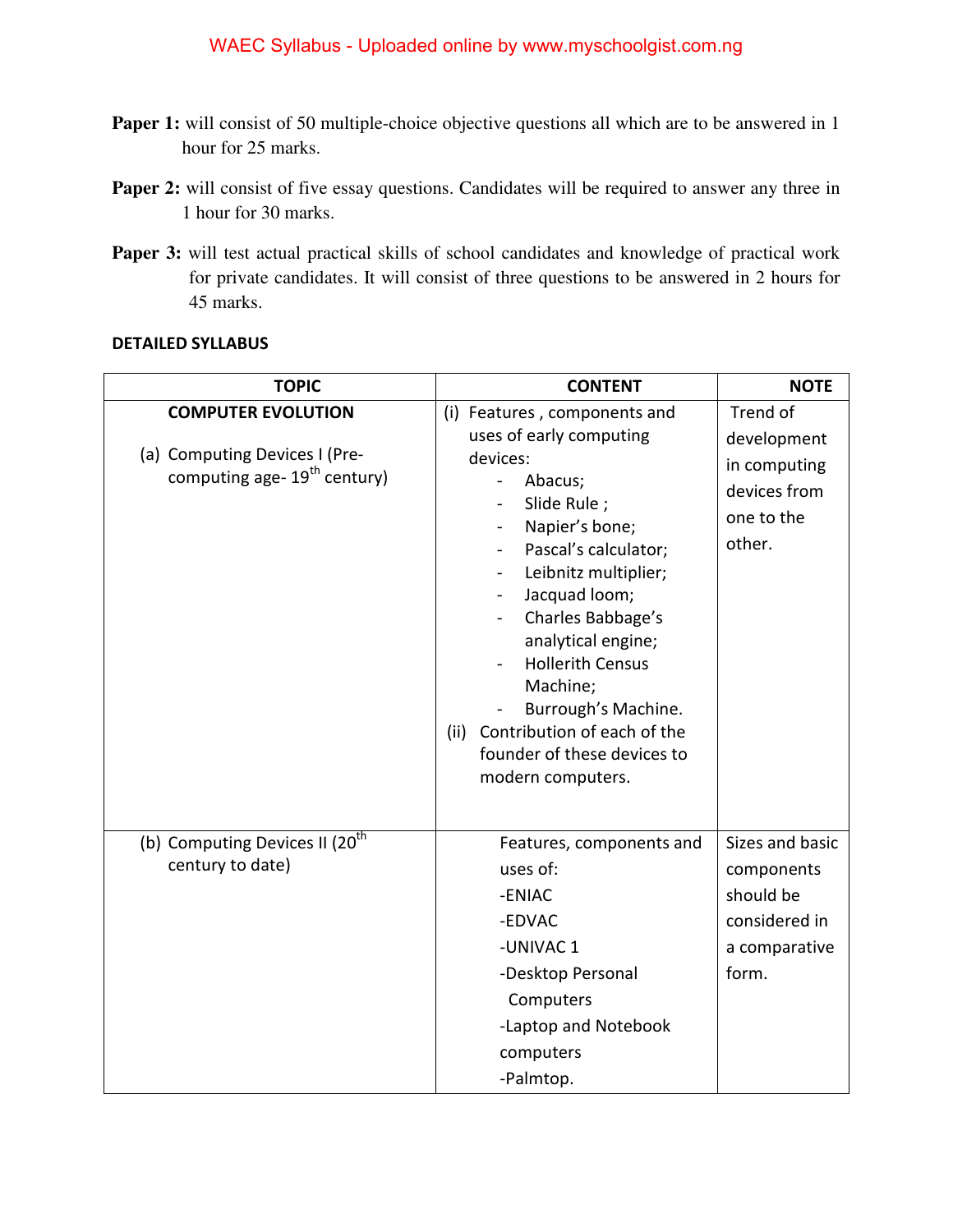| <b>FUNDAMENTALS OF</b>           | - Definition of a Computer;                                                                                                                                                       |                                                                                    |
|----------------------------------|-----------------------------------------------------------------------------------------------------------------------------------------------------------------------------------|------------------------------------------------------------------------------------|
| <b>COMPUTING</b>                 | - Two main constituents                                                                                                                                                           |                                                                                    |
| (a) Overview of Computing System | of a Computer<br>Computer hardware;<br>Computer software<br>$\blacksquare$<br>Classification and<br>examples of<br>hardware and<br>software.<br>Functional parts of a<br>computer | <b>Differences</b><br>between<br>hardware and<br>software<br>should be<br>treated. |
|                                  | <b>Characteristics of Computers</b><br>- Electronic in nature;<br>- Accuracy;<br>- Speed;<br>Interactive etc.                                                                     |                                                                                    |
| (b) Data and Information         | Definition and<br>examples of data and<br>information;<br>Differences between<br>data and information.                                                                            |                                                                                    |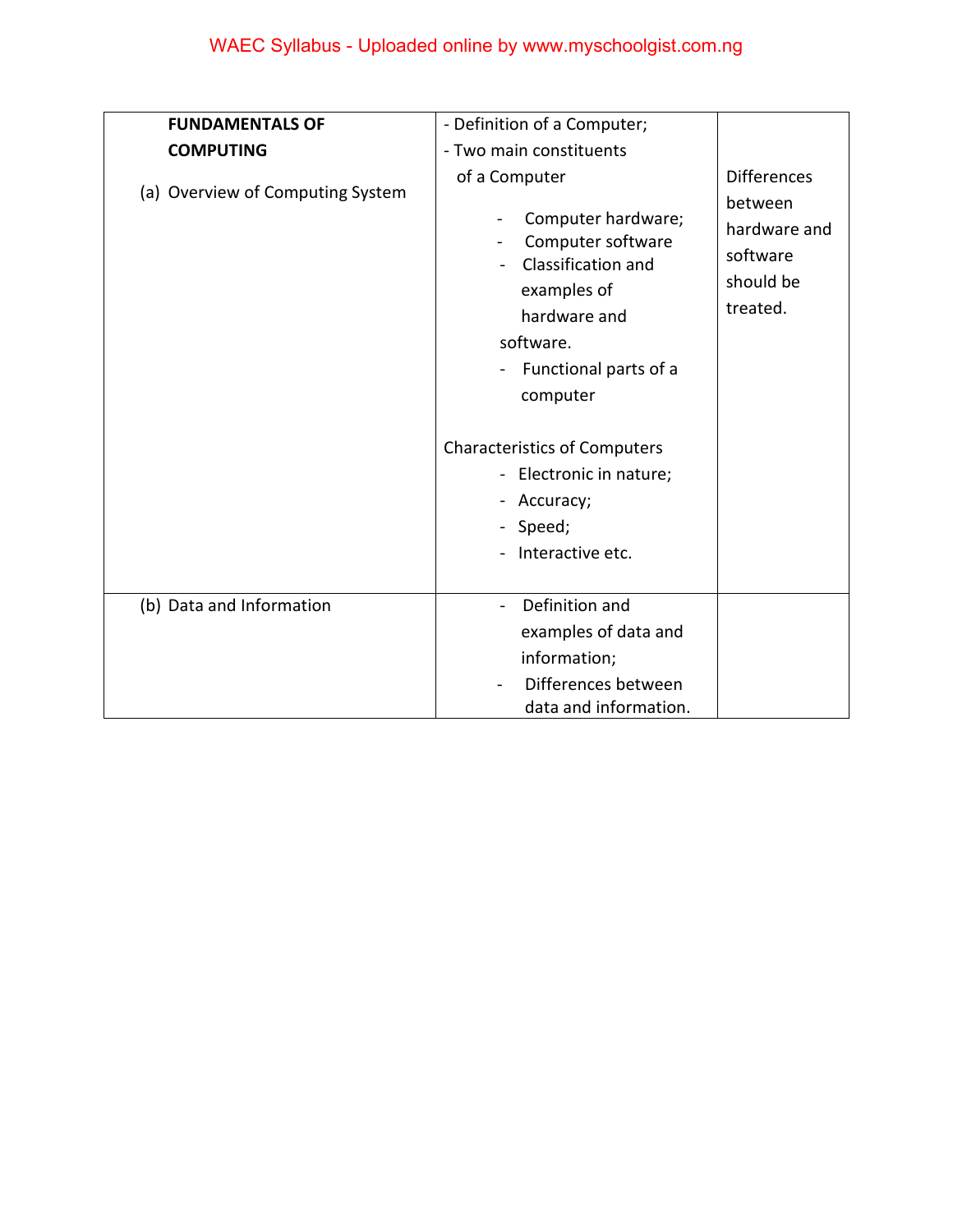| <b>COMPUTER ETHICS AND HUMAN</b> |                                                                                                                                                                                                                                                                                                                                                                                                                                                                                                                  |
|----------------------------------|------------------------------------------------------------------------------------------------------------------------------------------------------------------------------------------------------------------------------------------------------------------------------------------------------------------------------------------------------------------------------------------------------------------------------------------------------------------------------------------------------------------|
| <b>ISSUES</b>                    |                                                                                                                                                                                                                                                                                                                                                                                                                                                                                                                  |
| Security and Ethics              | Definition and<br>1. Sources of security<br>effects of<br>breaches:<br>viruses and<br>Virus, worms and<br>worms should<br>Trojan horses;<br>be treated<br>Poor implementation of<br>۰<br>network;<br>Poor implementation or<br>lack of ICT policies;<br>Carelessness- giving out<br>personal and vital<br>information on the net<br>without careful                                                                                                                                                              |
|                                  | screening.<br>Hackers, spammers etc.<br>Definition of<br>hackers and<br>spammers<br>should be<br>treated                                                                                                                                                                                                                                                                                                                                                                                                         |
|                                  | 2. Preventive measures<br>Use of antivirus<br>software e.g. Norton,<br>McAfee, Avast, etc<br>Use of firewall;<br>$\blacksquare$<br><b>Explanation of</b><br>Exercising care in giving<br>firewall is<br>out vital and personal<br>required<br>information<br>Encryption<br>Proper Network<br>$\overline{\phantom{0}}$<br>Implementation and<br>Definition of<br>Polies<br>encryption<br>Using sites with web<br>should be<br>certificates<br>treated<br>Exercising care in<br>÷<br>opening e-mail<br>attachments |
|                                  | Legal Issues<br>3.<br>-Copyright (software                                                                                                                                                                                                                                                                                                                                                                                                                                                                       |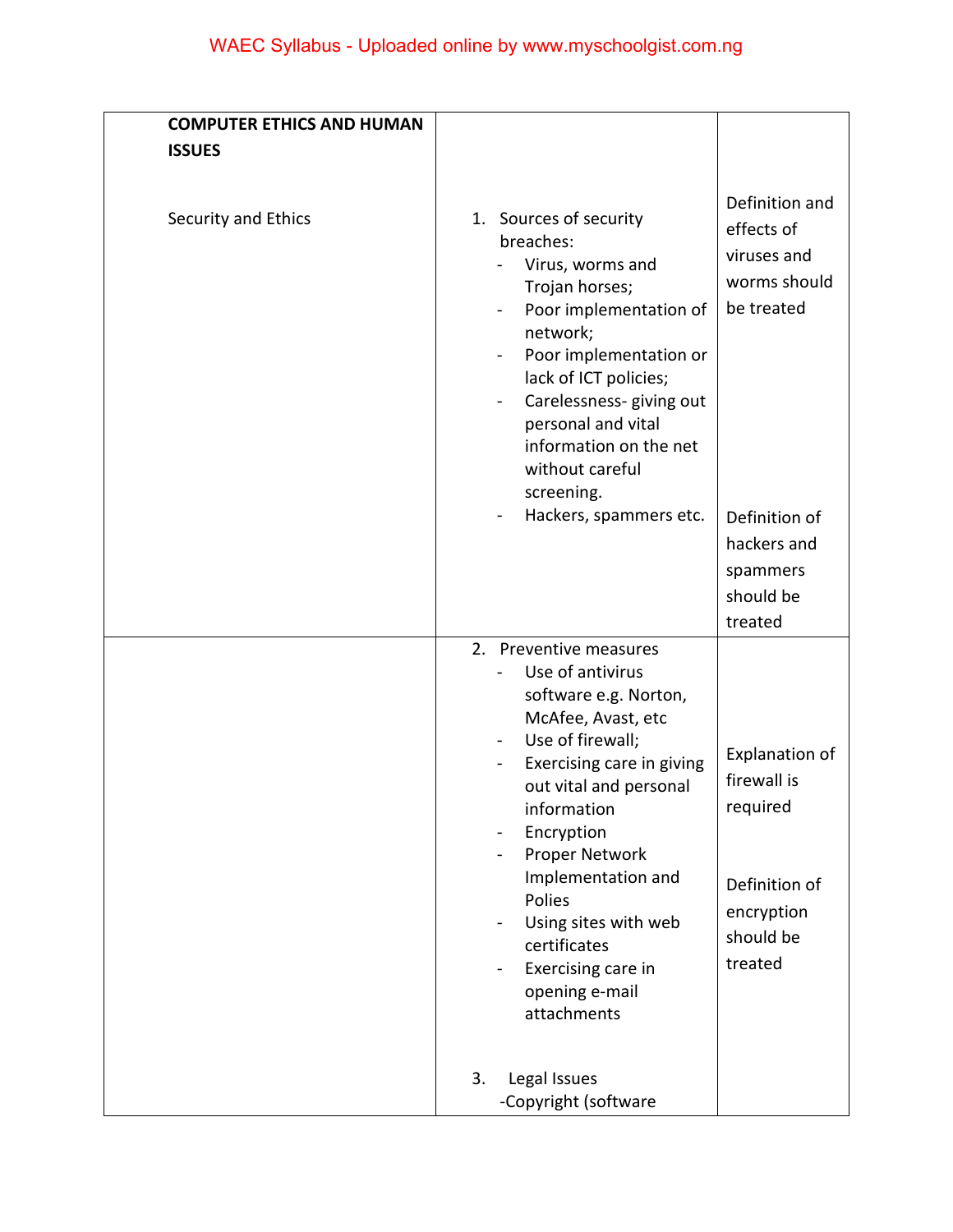|                          | copyright)                   |              |
|--------------------------|------------------------------|--------------|
|                          | -ownership right to          |              |
|                          | -text;                       |              |
|                          | -images;                     |              |
|                          | -audio;                      |              |
|                          | -video                       |              |
|                          | -Privacy of audio and        |              |
|                          | video software               |              |
|                          | -Cyber crimes                |              |
|                          | -identify theft;             |              |
|                          | -internet fraud              |              |
|                          | -Hacking                     |              |
|                          |                              |              |
| <b>COMPUTER HARDWARE</b> |                              |              |
|                          | Definition and examples of   |              |
| (a) Input devices        | input devices                |              |
|                          | The use of keyboard,         |              |
|                          | mouse, scanner, joystick,    |              |
|                          | light pen, etc               |              |
|                          | Classification of keys on    |              |
|                          | the keyboard into            |              |
|                          | Function, Numeric,           |              |
|                          | Alphabetic                   |              |
|                          | -Cursor keys                 |              |
|                          | -Features, function and      |              |
|                          | operation of the mouse       |              |
|                          | -Differences in keyboard,    |              |
|                          | mouse, light pen and         |              |
|                          | scanner                      |              |
| <b>Output Devices</b>    | -Definition and examples     |              |
|                          | -Output devices: monitor,    |              |
|                          | printer, speaker, plotter -  |              |
|                          | Type, features and uses.     |              |
|                          | -Differences between input   | Examples and |
|                          | and output devices           | types of     |
|                          | -Similarities and            | printers and |
|                          | differences in inkjet, laser | monitors     |
|                          | and line printer             | should be    |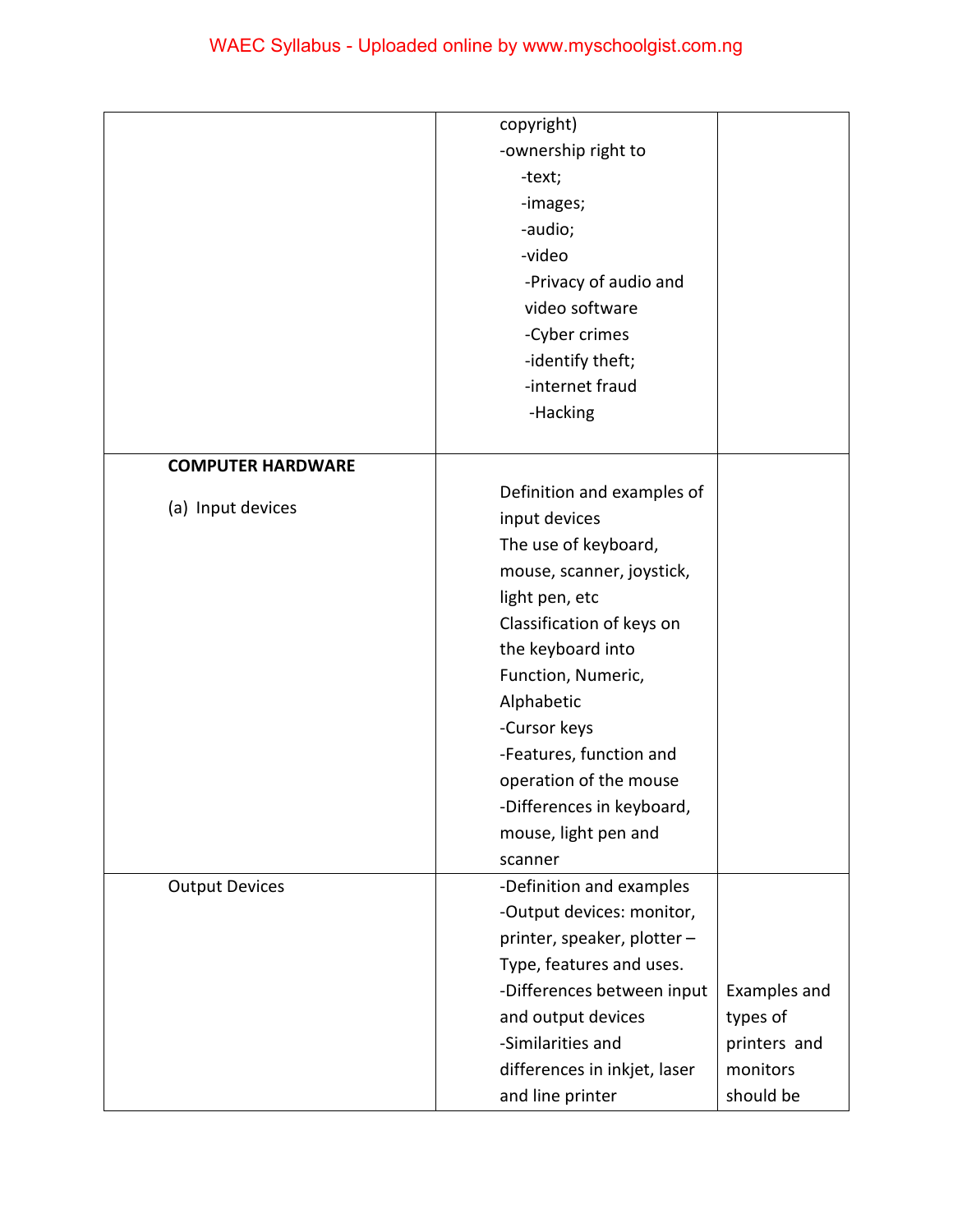|                                |                                | treated.           |
|--------------------------------|--------------------------------|--------------------|
| <b>Central Processing Unit</b> | Components of C.P.U.:          | Combination        |
|                                | Arithmetic and logic unit,     | of the CPU and     |
|                                | control unit                   | <b>Memory Unit</b> |
|                                | Function of ALU and            | as system unit     |
|                                | <b>Control Unit</b>            | should be          |
|                                |                                | mentioned.         |
| <b>Memory Unit</b>             | Types of Memory Unit:          |                    |
|                                | <b>Primaryand Secondary</b>    | Physical           |
|                                | memory                         | identification     |
|                                | -Components of Primary         | of RAM and         |
|                                | memory unit: ROM and           | ROM devices        |
|                                | <b>RAM</b>                     | required.          |
|                                | Differences and uses of        |                    |
|                                | ROM and RAM                    |                    |
|                                | <b>Examples of Seconadry</b>   |                    |
|                                | memory devices: floppy         |                    |
|                                | disk, hard disk, compact       |                    |
|                                | disk(CD), flash disk, digital- |                    |
|                                | video-disk(DVD)                |                    |
|                                | Unit of storage in memory      |                    |
|                                | devices: bits, nibble, bytes,  |                    |
|                                | kilobytes, megabytes,          |                    |
|                                | gigabytes, terabytes           |                    |
|                                | Interconversion of unit of     | Simple             |
|                                | storage.                       | calculation        |
|                                | -Comparative study of          | involving the      |
|                                | auxiliary storage devices in   | conversion         |
|                                | respect of their size, speed   | from a unit to     |
|                                | and technology                 | another            |
|                                |                                | Size and shape     |
|                                |                                | variation of       |
|                                |                                | floppy,            |
|                                |                                | flask/USB and      |
|                                |                                | compact disks      |
|                                |                                | should be          |
|                                |                                | noted              |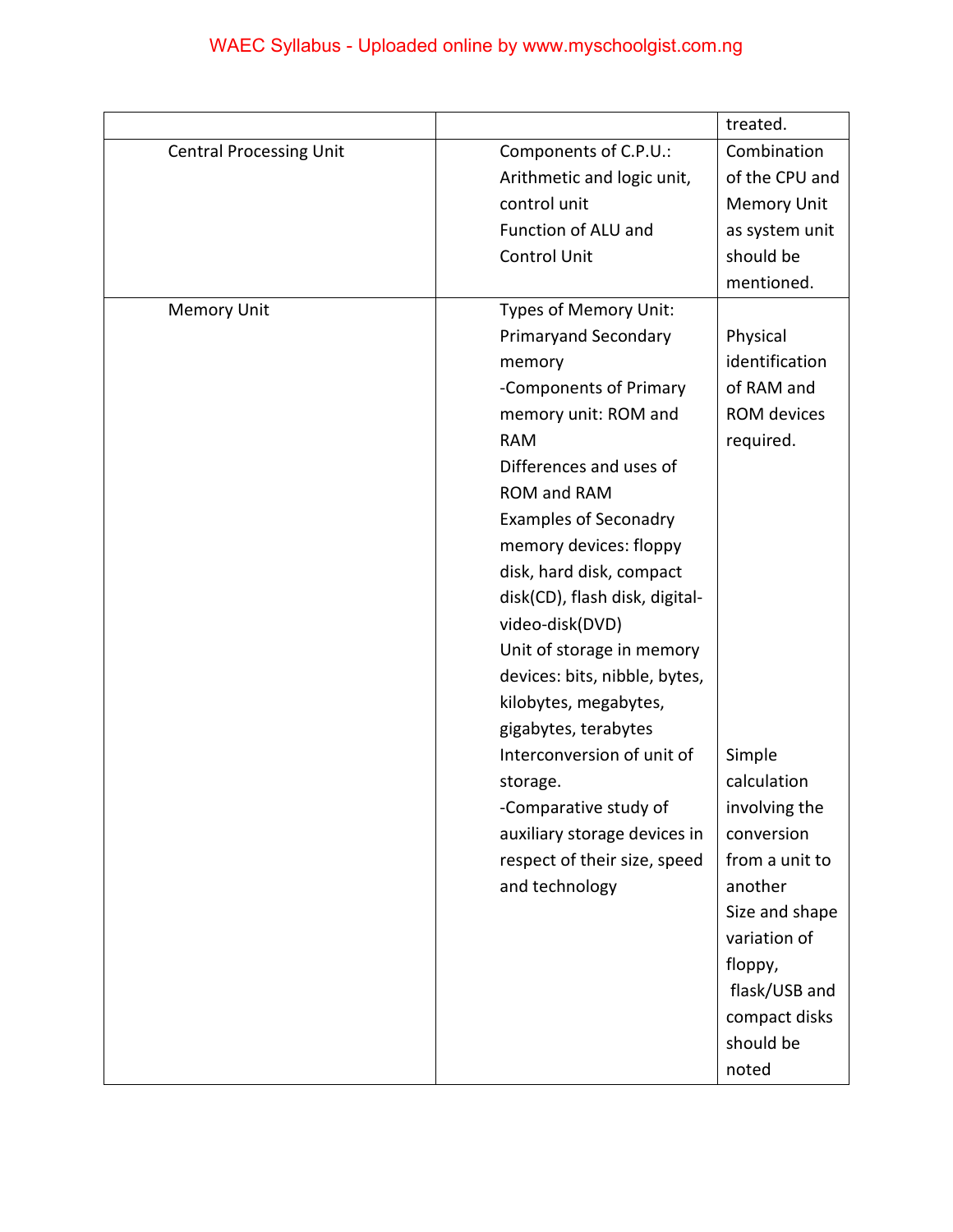| Logic Circuits           | -Definition, types and uses                                        | Logic equation     |
|--------------------------|--------------------------------------------------------------------|--------------------|
|                          | of standard logic gate:                                            | for AND, NOT,      |
|                          | AND, NOT, OR                                                       | OR gate            |
|                          | Symbols of AND, NOT, OR                                            | should be          |
|                          | gates                                                              | treated.           |
|                          | -Construction of truth table                                       | Uses of logic      |
|                          | for standard logic gates                                           | gates are          |
|                          | -Differences between AND,                                          | required.          |
|                          | NOT, OR gates                                                      |                    |
|                          | -NAND and NOR as                                                   |                    |
|                          | alternative logic gates                                            |                    |
|                          | should be treated                                                  |                    |
|                          | <b>Construction of Truth Table</b>                                 |                    |
|                          | for NAND and NOR                                                   |                    |
|                          | Construction of a simple                                           |                    |
|                          | comparator with -XOR(                                              |                    |
|                          | Exclusive OR)                                                      | Simple             |
|                          | -NOR gate                                                          | definition of a    |
|                          |                                                                    | comparator is      |
|                          |                                                                    | required.          |
| <b>COMPUTER SOFTWARE</b> |                                                                    |                    |
|                          |                                                                    | <b>Differences</b> |
| System Software<br>(a)   | Definition and types of<br>(i)<br>software                         | between            |
|                          | System software                                                    | system and         |
|                          | Application software                                               | application        |
|                          | System software and their<br>(ii)                                  | software is        |
|                          | examples                                                           | required           |
|                          | Operating System e.g.                                              |                    |
|                          | <b>MS Windows</b>                                                  |                    |
|                          | Translator e.g. Compiler                                           |                    |
|                          | Tools/ Utility e.g. Anti-<br>$\qquad \qquad \blacksquare$<br>virus |                    |
|                          |                                                                    |                    |
|                          | (iii)<br><b>Examples of Operating</b>                              |                    |
|                          | System                                                             |                    |
|                          | <b>MS Windows</b>                                                  | Operating          |
|                          | Linux                                                              | systems of         |
|                          | <b>UNIX</b>                                                        | phones, ipad       |
|                          | MS-DOS etc                                                         | and other          |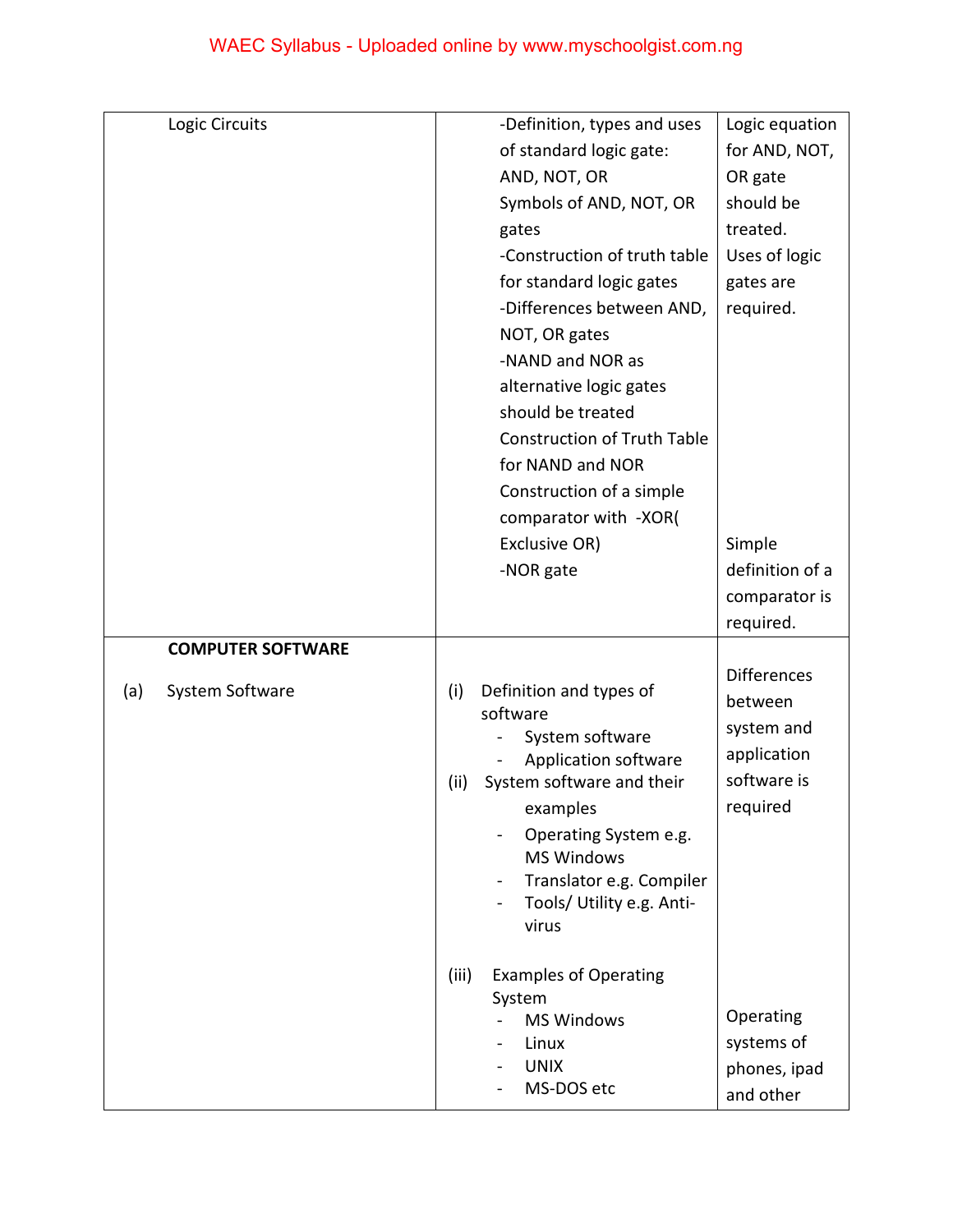|                                    |                                                                                                                                                                                                                                                                                                                                                                                                                                                                                                        | computerized                                                                                                                        |
|------------------------------------|--------------------------------------------------------------------------------------------------------------------------------------------------------------------------------------------------------------------------------------------------------------------------------------------------------------------------------------------------------------------------------------------------------------------------------------------------------------------------------------------------------|-------------------------------------------------------------------------------------------------------------------------------------|
| (b)<br><b>Operating System</b>     | (iv)<br><b>Examples of Translators</b><br>Assemblers<br>Compilers<br>Interpreters<br><b>Examples of Utility</b><br>(v)<br>Programs<br>Editor<br>Anti-virus etc                                                                                                                                                                                                                                                                                                                                         | devices should<br>be treated.<br>E.g. Android,<br>Blackberry,<br>etc.<br><b>Differences</b><br>among the                            |
|                                    | (i)<br>Definition, types,<br>examples and function<br>of Operating System<br><b>Graphic User</b><br>÷<br>Interface(GUI)<br>GUI (MS Windows,<br>Linux, etc)<br>Command line (MS<br>$\frac{1}{2}$<br>DOS, UNIX, etc)                                                                                                                                                                                                                                                                                     | translators<br>should be<br>noted<br><b>Differences</b><br>between GUI<br>and Command<br>line Operating<br>Systems are<br>required. |
| <b>Application Software</b><br>(c) | Definition and types of<br>(i)<br>application software<br>(ii)<br><b>Common Application</b><br>Packages and their<br>examples<br>Word processing(MS<br>Windows)<br>Spreadsheet(MS Excel)<br>$\qquad \qquad \blacksquare$<br>Database(MS Access)<br>Graphics<br>۰<br>Packages for<br>(iii)<br>spreadsheet purpose<br>Accounting software<br>$\sim$<br>Payroll program<br>$\blacksquare$<br><b>Banking software</b><br>$\blacksquare$<br><b>Education management</b><br>software<br>Statistical packages | <b>Differences</b><br>between user<br>application<br>program and<br>application<br>packages are<br>required                         |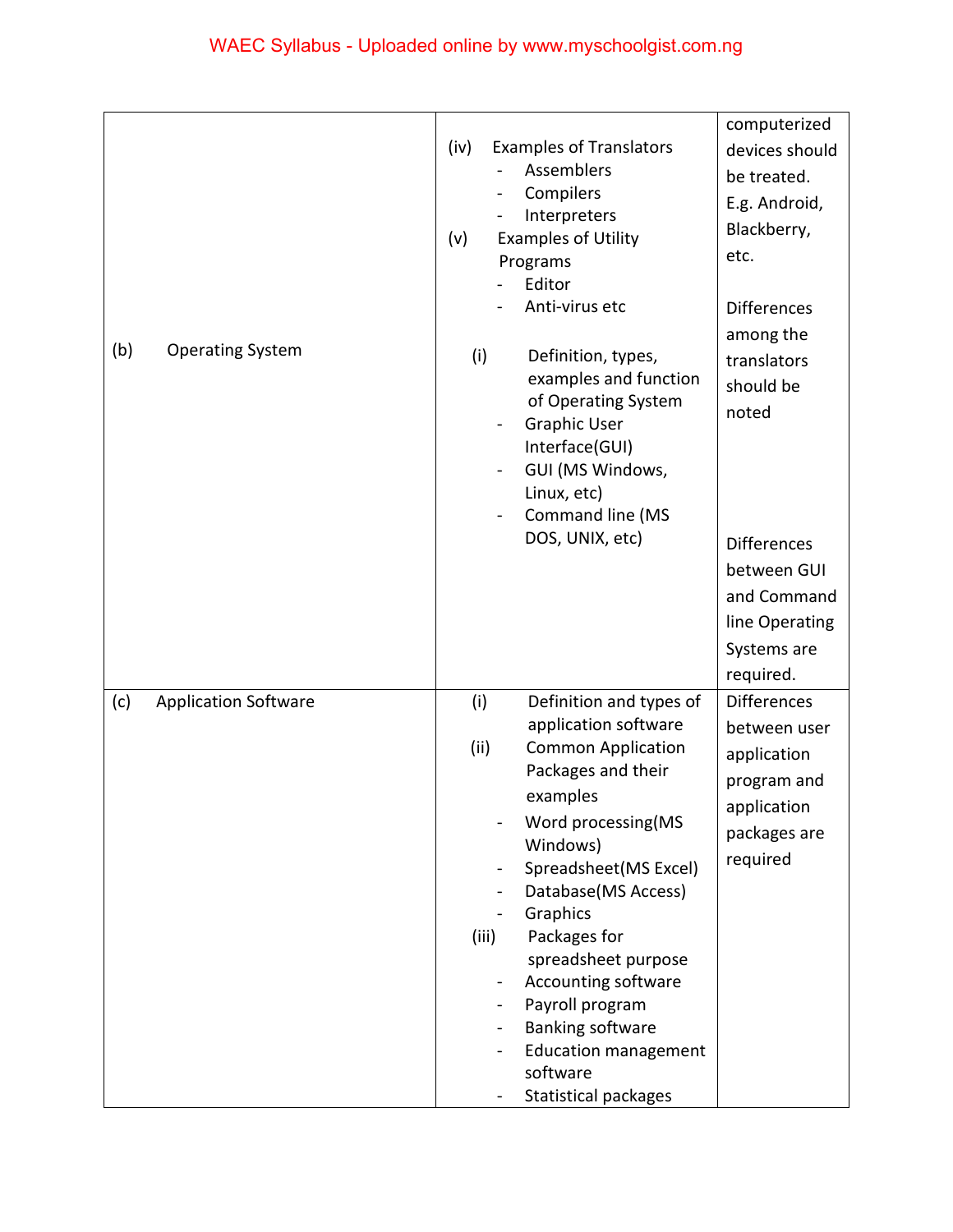|                             | $\blacksquare$ | Hospital management                                                                             |               |
|-----------------------------|----------------|-------------------------------------------------------------------------------------------------|---------------|
|                             |                | software                                                                                        |               |
| <b>COMPUTER APPLICATION</b> |                |                                                                                                 |               |
| (a) Word Processing         | (i)            | Definition and<br>examples of word<br>processing and word<br>processor<br>-MS Word<br>-Wordstar |               |
|                             |                | -WordPerfect                                                                                    |               |
|                             | (ii)           | Features of Word<br>Processing programs in                                                      |               |
|                             | (iii)          | general.<br>Application areas of<br><b>Word Processing</b><br>programs<br>-Office               |               |
|                             |                | -Publishing                                                                                     |               |
|                             |                | -Journalism                                                                                     |               |
|                             |                | -Education, etc.                                                                                |               |
|                             | (iv)           | Features of MS                                                                                  |               |
|                             |                | Word                                                                                            |               |
|                             | (v)            | Steps in activating and<br>exiting MS Word                                                      |               |
|                             | (vi)           | <b>Basic operations in MS</b><br>Word                                                           | Definition of |
|                             |                | -Create                                                                                         | each          |
|                             |                | - Edit                                                                                          | operational   |
|                             |                | - Save                                                                                          | term is       |
|                             |                | -Retrieve                                                                                       | required.     |
|                             |                | -Print                                                                                          |               |
|                             |                | - Close                                                                                         |               |
|                             | (vii)          | Further operations                                                                              |               |
|                             |                | in MS Word                                                                                      |               |
|                             |                | -move                                                                                           |               |
|                             |                | -copy                                                                                           |               |
|                             |                | -cut                                                                                            |               |
|                             |                | -use of different                                                                               |               |
|                             |                | <b>Types</b>                                                                                    |               |
|                             |                | and sizes of fonts                                                                              |               |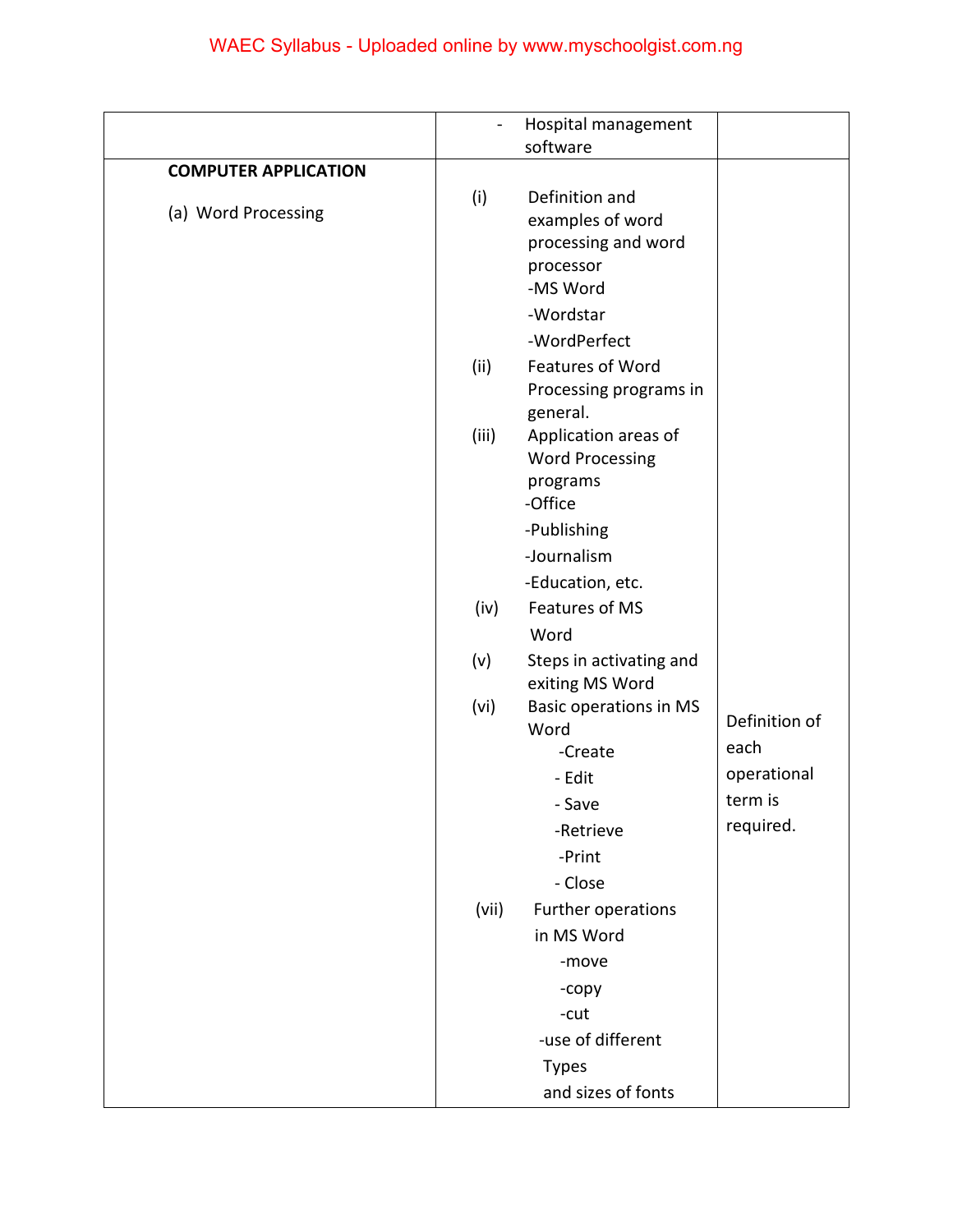|                 | -formatting                 |  |
|-----------------|-----------------------------|--|
|                 | -justifying                 |  |
|                 | -search/explore             |  |
|                 | -spell checking             |  |
|                 | -file merging, etc          |  |
| (b) Spreadsheet | (i) Definition and examples |  |
|                 | of spreadsheet program      |  |
|                 |                             |  |
|                 | -VisiCALC                   |  |
|                 | -MS Excel                   |  |
|                 | -SuperCALC                  |  |
|                 | -Autocad, etc               |  |
|                 | (ii) Feature of             |  |
|                 | spreadsheet program         |  |
|                 | (iii) Application areas of  |  |
|                 | Spreadsheet                 |  |
|                 | programs:                   |  |
|                 | -Accounting                 |  |
|                 | -Statistical                |  |
|                 | calculation                 |  |
|                 | -Student result, etc        |  |
|                 | (iv)Features of MS Excel    |  |
|                 | Environment                 |  |
|                 | -status bar                 |  |
|                 | -menu bar                   |  |
|                 | -formula bar, etc           |  |
|                 | (v)Definition of basic      |  |
|                 | terms in MS                 |  |
|                 | Excel                       |  |
|                 | -worksheet                  |  |
|                 | -workbook                   |  |
|                 | -cells                      |  |
|                 | -cell ranges                |  |
|                 | (vi) Data types in Excel    |  |
|                 | -Number                     |  |
|                 | -Labels                     |  |
|                 | -Formula                    |  |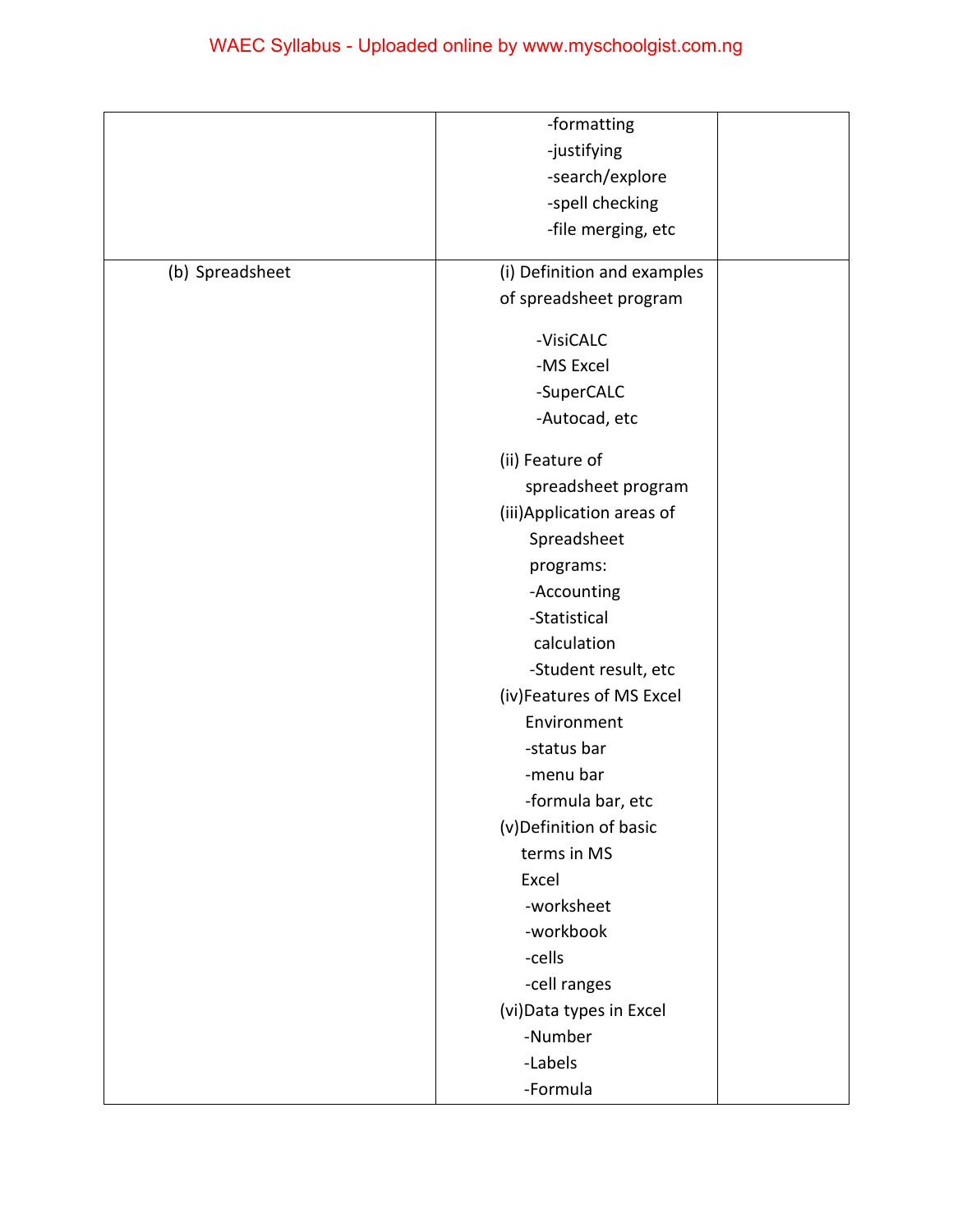|              | (vii) Basic operation in   |                  |
|--------------|----------------------------|------------------|
|              | Excel                      |                  |
|              | -Data Entry                | Simple           |
|              | -Saving                    | calculations     |
|              | -Retrieve                  | with and         |
|              | Copy                       | without built-   |
|              | -Move                      | in function e.g. |
|              | (viii) Arithmetic          | sum, average,    |
|              | calculations using         | etc              |
|              | formula and built-in       |                  |
|              | function                   |                  |
|              | (ix)Additional operation   |                  |
|              | in Excel                   |                  |
|              | -Editing                   |                  |
|              | -Formatting                |                  |
|              | -Printing                  |                  |
|              | -Drawing charts, etc       |                  |
|              |                            |                  |
|              |                            |                  |
|              |                            | Pie chart,       |
|              |                            | histogram, bar   |
|              |                            | chart, etc       |
| (c) Database | (i) Definition of database |                  |
|              | and database packages      |                  |
|              | (ii) Examples of database  |                  |
|              | packages                   |                  |
|              | -Dbase IV,                 |                  |
|              | -Foxbase                   |                  |
|              | -MS Access                 |                  |
|              | -Oracle, etc               |                  |
|              | (iii) Basic terms in       |                  |
|              | Database                   |                  |
|              | -File                      |                  |
|              | -Record                    |                  |
|              | -Field                     |                  |
|              | -Key                       |                  |
|              | (iv) Types of database     |                  |
|              |                            |                  |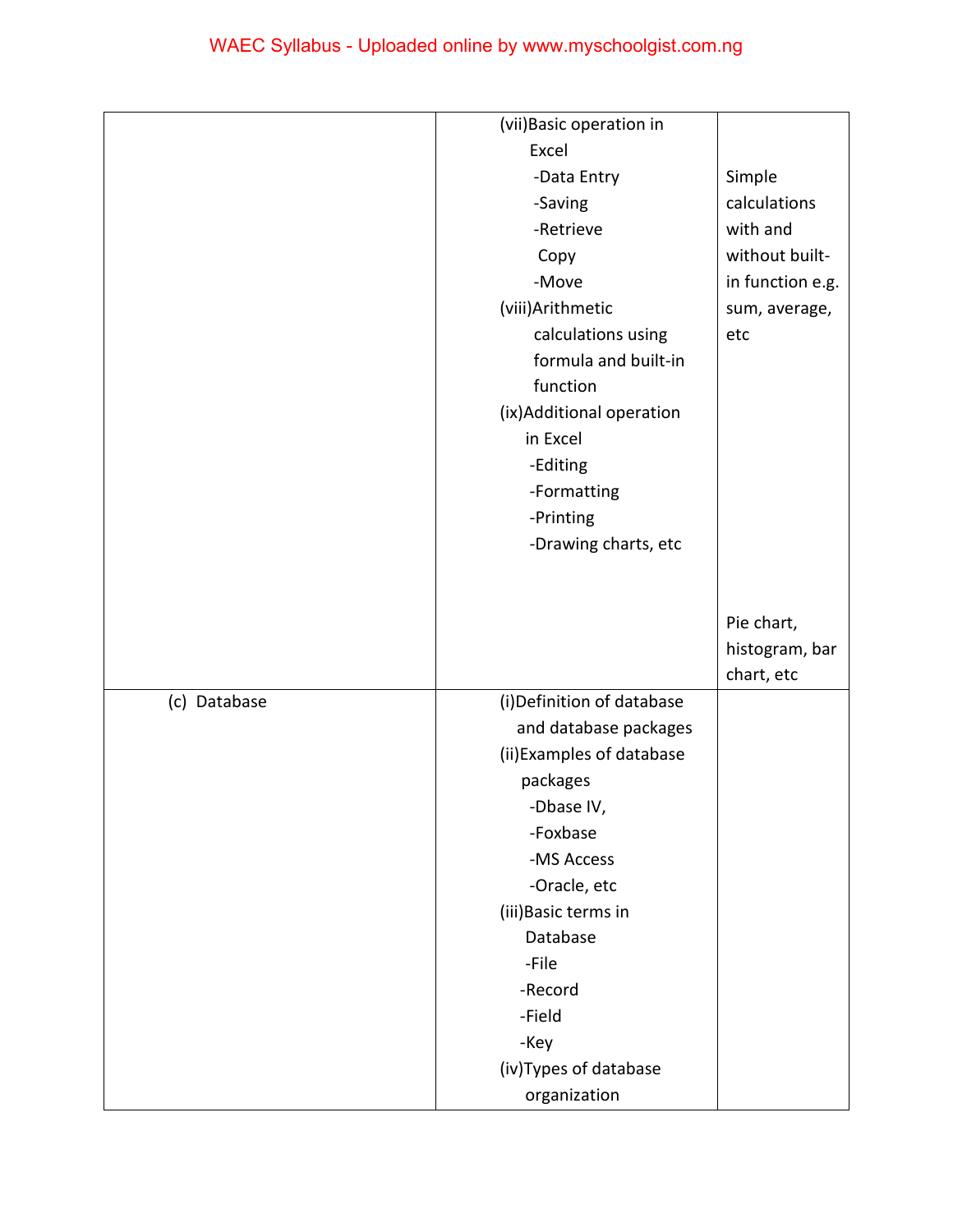| methods and their         |  |
|---------------------------|--|
| features                  |  |
| -Hierarchical             |  |
| -Network                  |  |
| -Relational               |  |
| (v)Features of database   |  |
| format                    |  |
| -Files designed as        |  |
| tables                    |  |
| -Tables comprise          |  |
| row and                   |  |
| columns                   |  |
| -Row containing           |  |
| related                   |  |
| information               |  |
| about a record.           |  |
| -Column                   |  |
| containing                |  |
| specific type of          |  |
| information               |  |
| about a field.            |  |
| (vi)Steps in creating     |  |
| database                  |  |
| -define the structure     |  |
| -indicate field           |  |
| type(numeric,             |  |
| character, data,          |  |
| text, etc)                |  |
| -enter data               |  |
| -save data                |  |
| (vii) Basic operations on |  |
| already                   |  |
| created database.         |  |
| Database                  |  |
| -searching                |  |
| -modifying                |  |
| -sorting                  |  |
| -reporting                |  |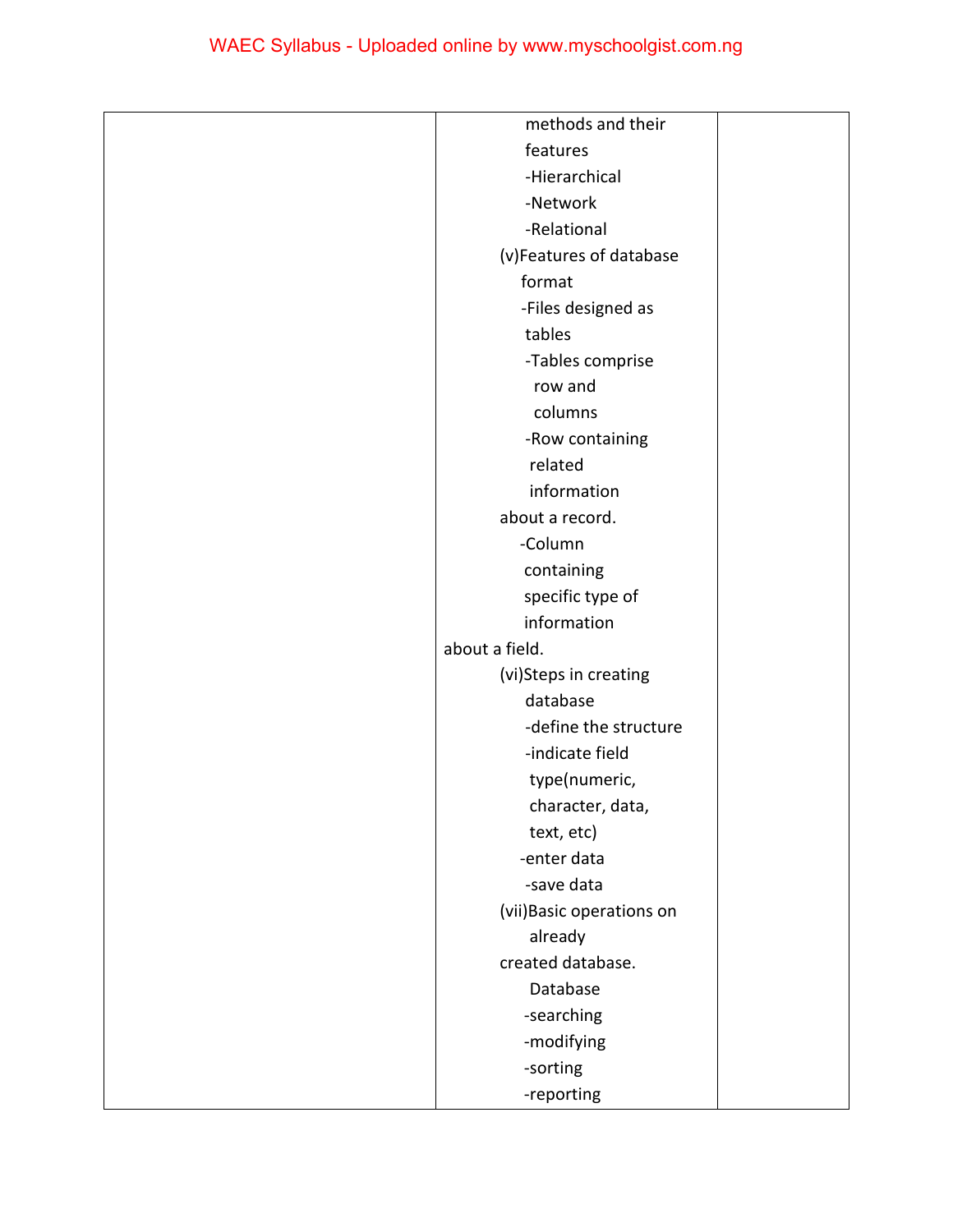|                          | -selecting                      |  |
|--------------------------|---------------------------------|--|
|                          | -inserting, etc                 |  |
|                          |                                 |  |
| (d) Graphics             | (i) Definition of Graphics      |  |
|                          | (ii) Examples of Graphics       |  |
|                          | packages                        |  |
|                          | -Paint                          |  |
|                          |                                 |  |
|                          | -Harvard graphics<br>-Photoshop |  |
|                          |                                 |  |
|                          | -Coreldraw, etc                 |  |
|                          | (iii) Features in activating    |  |
|                          | and existing                    |  |
|                          | Coreldraw                       |  |
|                          | (iv)Simple design using         |  |
|                          | Coreldraw                       |  |
|                          | -Business card                  |  |
|                          | -School logo                    |  |
|                          | -National flag                  |  |
|                          | -Invitation card                |  |
|                          | -Certification, etc             |  |
| (e) Presentation package | (i)Definition of                |  |
|                          | presentation                    |  |
|                          | package                         |  |
|                          | (ii)Examples of                 |  |
|                          | presentation package            |  |
|                          | -MS PowerPoint, etc             |  |
|                          | (iii)Features of                |  |
|                          | PowerPoint                      |  |
|                          | environment                     |  |
|                          | (iv)Steps in activating         |  |
|                          | and exiting                     |  |
|                          | PowerPoint                      |  |
|                          | (v)PowerPoint operation         |  |
|                          | -create new                     |  |
|                          | presentation                    |  |
|                          | -insert pictures, text,         |  |
|                          | graphs                          |  |
|                          | -animated contents              |  |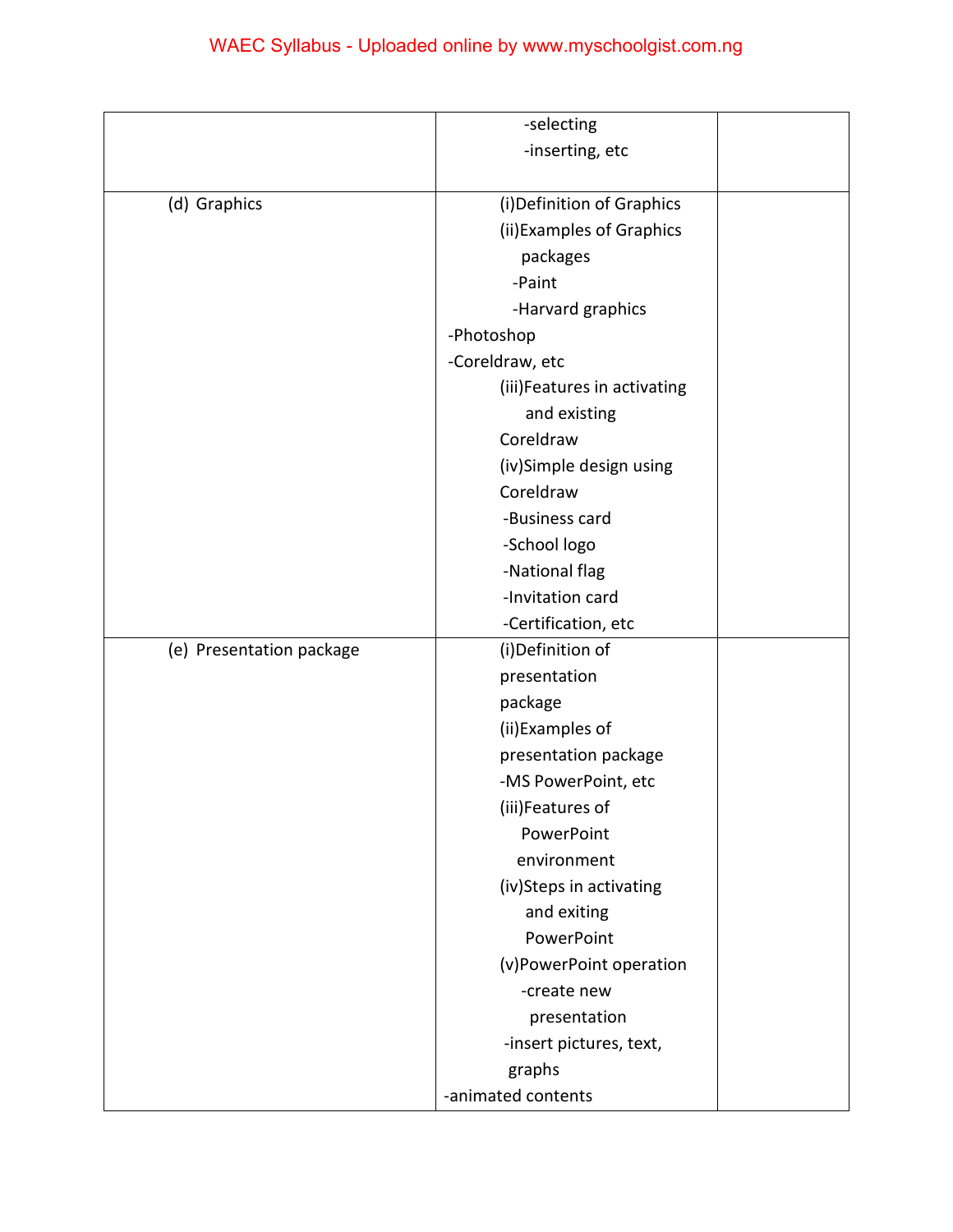|                                | -add new slide           |                    |
|--------------------------------|--------------------------|--------------------|
|                                | -save presentation       |                    |
|                                | -run slide show          |                    |
|                                | -print presentation      |                    |
|                                | -close presentation      |                    |
| <b>MANAGING COMPUTER FILES</b> |                          |                    |
|                                | (i) Definition of some   |                    |
| (a) Concept of Computer Files  | terms                    |                    |
|                                | -computer file           |                    |
|                                | -record                  |                    |
|                                | -field                   |                    |
|                                | -data item               |                    |
|                                | (ii) Types of data item  |                    |
|                                | -numeric                 |                    |
|                                | -alphabetic              |                    |
|                                | -alphanumeric            |                    |
|                                | (iii)File structure      | <b>Differences</b> |
|                                | organisation             | among the          |
|                                | (Data item-record-       | organization       |
|                                | file-database)           | methods are        |
|                                | (iv) Types of file       | required           |
|                                | organization             |                    |
|                                | -serial                  |                    |
|                                | -sequential              |                    |
|                                | -index                   |                    |
|                                | -random                  |                    |
|                                | (v) Methods of accessing |                    |
|                                | files                    |                    |
|                                | -serial                  |                    |
|                                | -sequential              |                    |
|                                | -random                  |                    |
|                                | (vi) File classification |                    |
|                                | -master file             |                    |
|                                | -transaction file        |                    |
|                                | -reference file          |                    |
|                                | (vii)Criteria for        |                    |
|                                | classifying files:       |                    |
|                                | -nature of               |                    |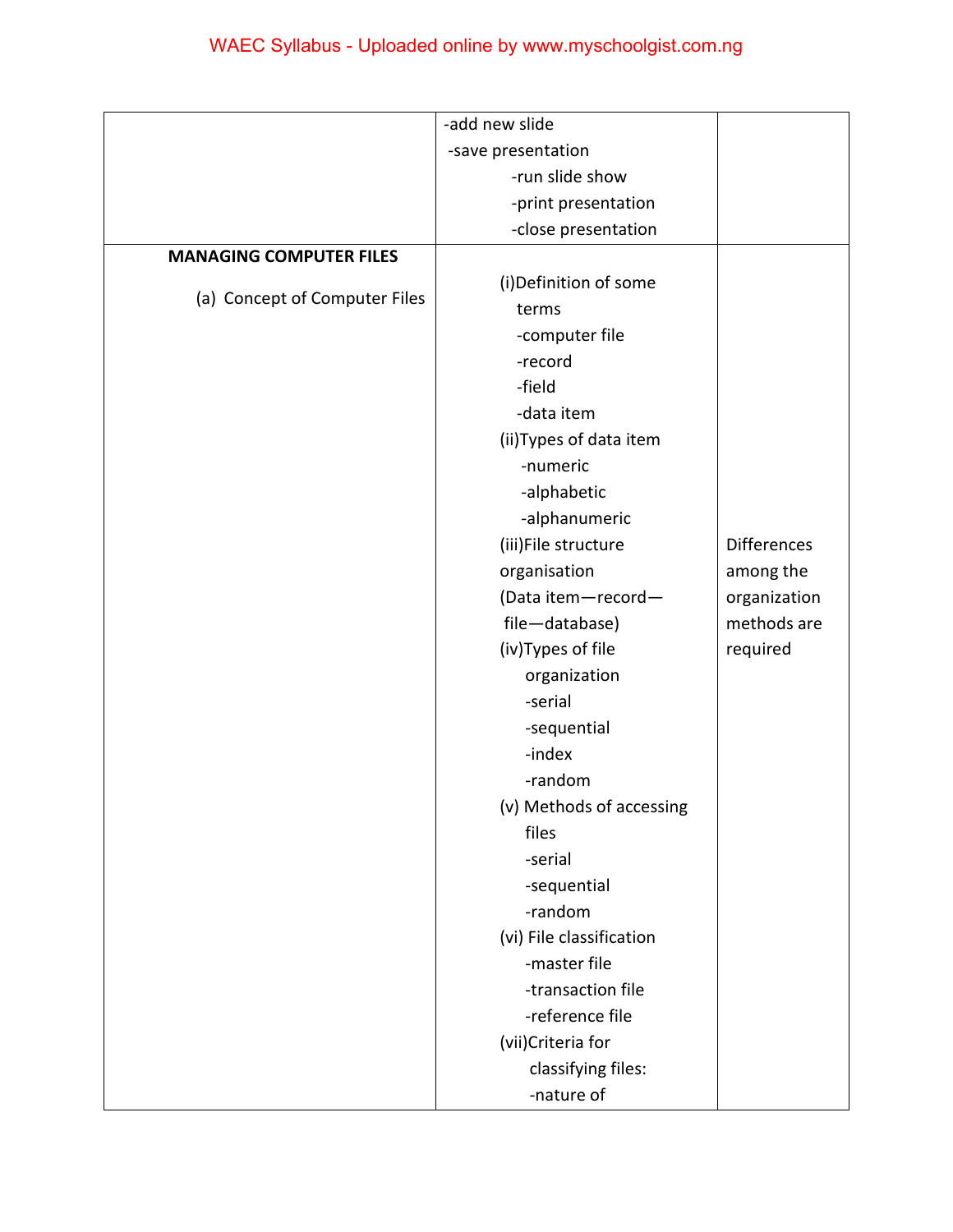|                             | content(program           |                 |
|-----------------------------|---------------------------|-----------------|
|                             | and data)                 |                 |
|                             | -organisation             |                 |
|                             | method                    |                 |
|                             | -storage medium           |                 |
|                             |                           |                 |
|                             | (i) Basic operation on    |                 |
| (b) Handling Computer Files | computer files            | File processing |
|                             | -file                     | using BASIC     |
|                             | -delete                   | programming     |
|                             | -retrieve                 | is required.    |
|                             | -insert                   |                 |
|                             | -copy                     |                 |
|                             | -view                     |                 |
|                             | -update                   |                 |
|                             | -open                     |                 |
|                             | -close                    |                 |
|                             | (ii) Effect of file       |                 |
|                             | insecurity                |                 |
|                             | -data loss                |                 |
|                             | -data corruption          |                 |
|                             | -data becomes             |                 |
|                             | unreliable                |                 |
|                             | (iii) Causes of data loss |                 |
|                             | -over-writing             |                 |
|                             | -inadvertent              |                 |
|                             | deletion                  |                 |
|                             | (iv)Methods of file       |                 |
|                             | security                  |                 |
|                             | -use of backup            |                 |
|                             | -use of antivirus         |                 |
|                             | -password                 |                 |
|                             | -proper labelling         |                 |
|                             | of storage                |                 |
|                             | devices, etc              |                 |
|                             | (v)Differences between    |                 |
|                             | computer files and        |                 |
|                             | manual files              |                 |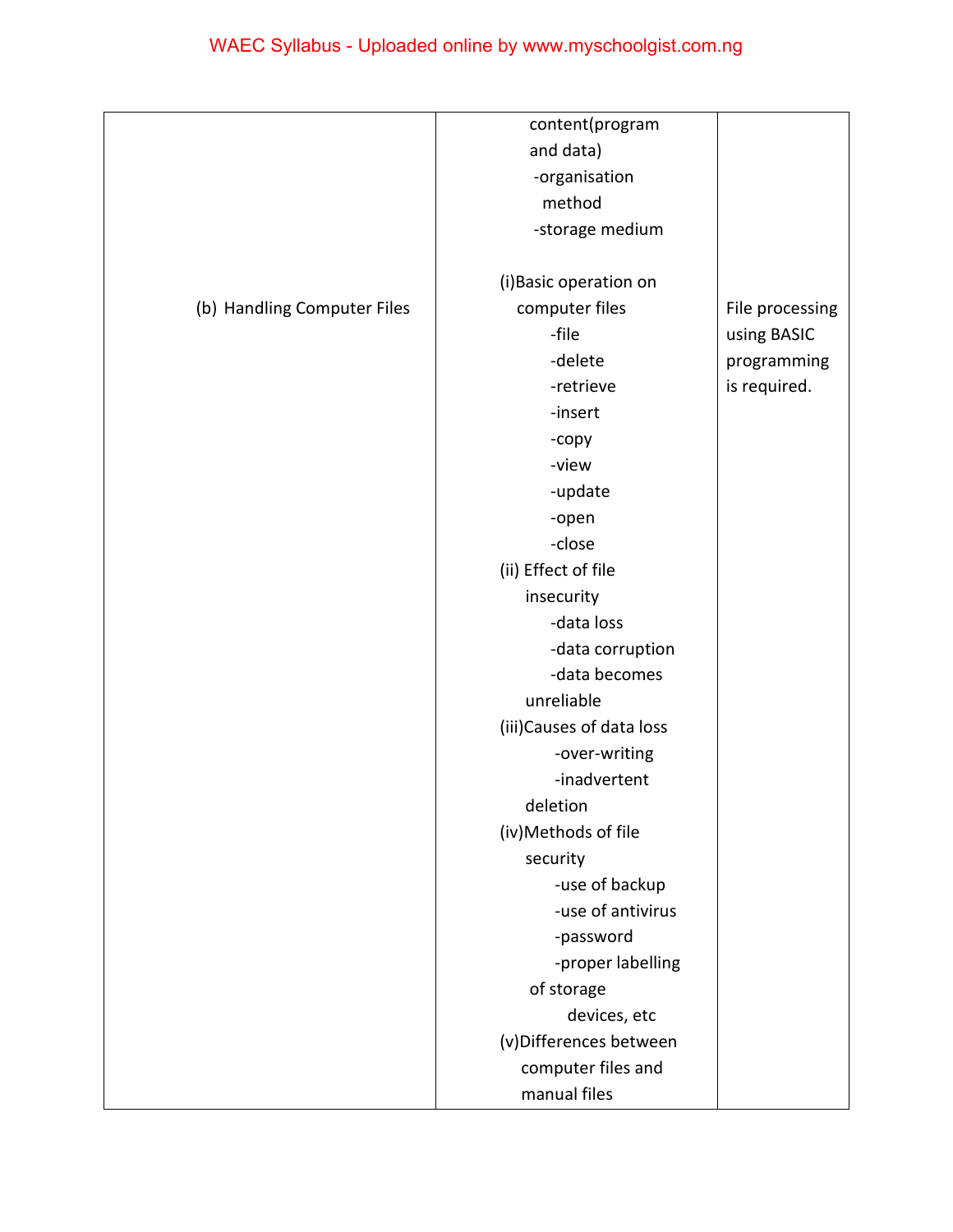|                                          | (vi)Advantages of<br>computer files<br>-more secure<br>-fast to<br>access, etc<br>(vii) Disadvantages of<br>computer files<br>-expensive to set up<br>-irregular supply<br>of electricity                                                                      |                                                                        |
|------------------------------------------|----------------------------------------------------------------------------------------------------------------------------------------------------------------------------------------------------------------------------------------------------------------|------------------------------------------------------------------------|
| <b>BASIC COMPUTER OPERATIONS</b>         |                                                                                                                                                                                                                                                                |                                                                        |
| (a) Booting and shutting<br>down process | (i) Description and types<br>of booting process<br>(ii) Types of booting<br>process<br>-cold booting<br>-warm booting<br>(iii)Steps involved in :<br>-booting a<br>computer;<br>-shutting down a<br>computer<br>(iv)Identification of<br>features on a desktop | Difference<br>between cold<br>and warm<br>booting should<br>be treated |
| (b) Computer Data<br>Conversion          | (i) Definition of registers,<br>address, bus<br>(ii) Types and functions<br>of registers: MDR,<br>CIR, SCR<br>(iii) Differences between<br>register and main<br>memory                                                                                         | Fetch-execute<br>cycle is not<br>required                              |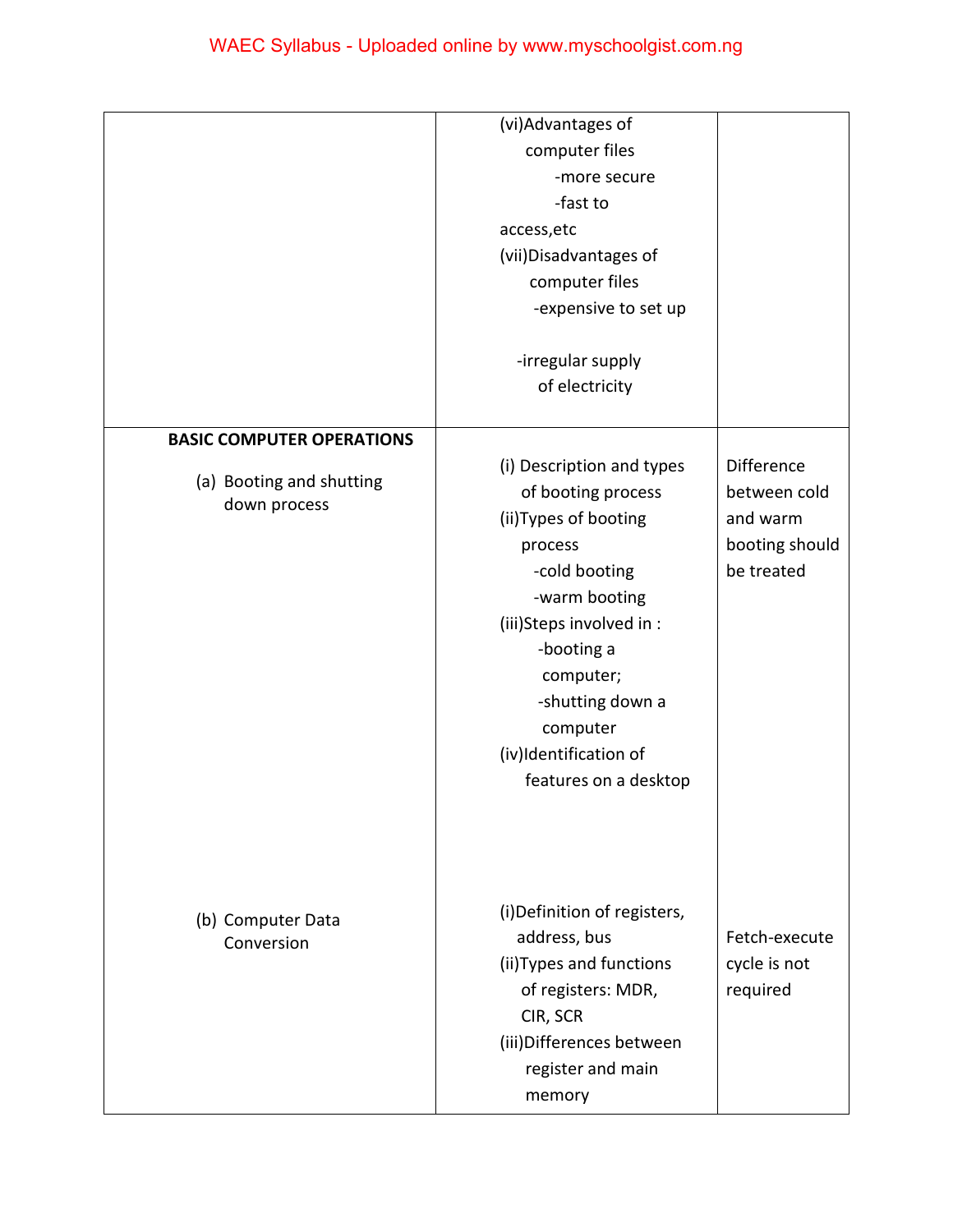|                           | (iv)Steps involved in<br>how a computer<br>converts data to<br>required information<br>(Input-Process-Output)<br>(v)Factors affecting<br>speed of data transfer:<br>-bus speed;                                                                                                                                                                                                                    |  |
|---------------------------|----------------------------------------------------------------------------------------------------------------------------------------------------------------------------------------------------------------------------------------------------------------------------------------------------------------------------------------------------------------------------------------------------|--|
|                           | -bus width.                                                                                                                                                                                                                                                                                                                                                                                        |  |
| <b>INFORMATION AND</b>    |                                                                                                                                                                                                                                                                                                                                                                                                    |  |
| <b>COMMUNICATION</b>      |                                                                                                                                                                                                                                                                                                                                                                                                    |  |
| <b>TECHNOLOGY(ICT)</b>    |                                                                                                                                                                                                                                                                                                                                                                                                    |  |
| (a) Communication Systems | (i) What'ICT' acronym<br>stands for.<br>(ii) Types of ICT<br>-Broadcasting<br>-Telecommunication<br>-Data Network<br>-Information<br>Systems<br>-Satellite<br>Communications<br>-Examples of<br><b>Broadcasting</b><br>-Radio<br>broadcasting<br>-Television<br>broadcasting<br>-Satellite system<br>-Examples of<br>Telecommunication<br>-Public Switched<br>Telephone Network(PSTN)-<br>Landline |  |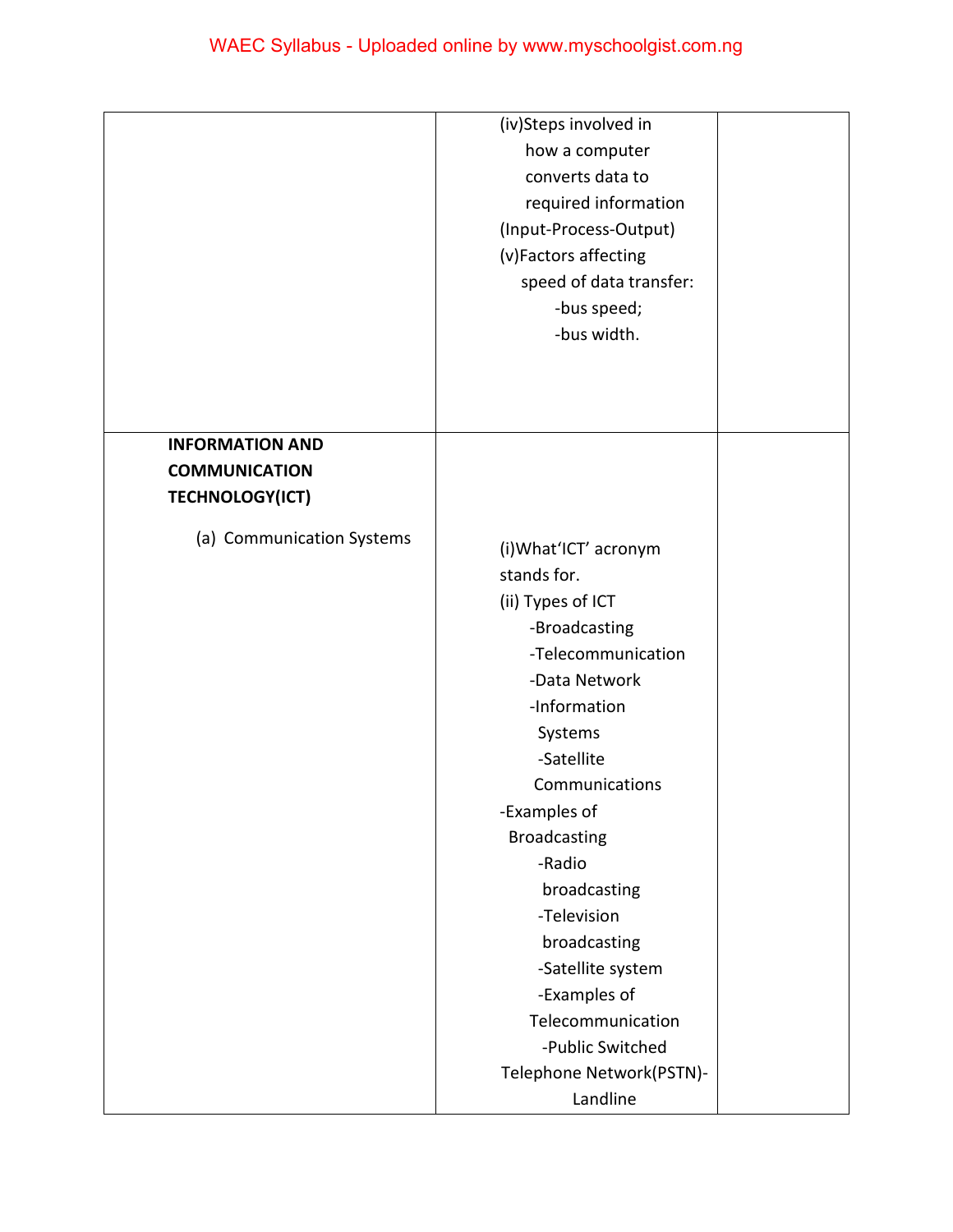|                              | -Mobile phone                |                |
|------------------------------|------------------------------|----------------|
|                              | systems                      |                |
|                              | -Circuit Switched            |                |
|                              | Packet                       |                |
|                              | Telephone                    |                |
|                              | System(CSPT)                 |                |
|                              | -Satellite telephone         |                |
|                              | system                       |                |
|                              | -Fixed wireless              |                |
|                              | telephone                    |                |
|                              | system                       |                |
|                              | -Examples of data            |                |
|                              | networks                     |                |
|                              | -Personal Area               |                |
|                              | Network(PAN)                 |                |
|                              | -Local Area                  |                |
|                              |                              |                |
|                              | Network(LAN)                 |                |
|                              | -Metropolitan Area           |                |
|                              | Network(MAN)                 |                |
|                              | -Wide Area                   |                |
|                              | Network(WAN)                 |                |
|                              | -Internet                    |                |
|                              | -Examples of                 |                |
|                              | <b>Information Systems</b>   |                |
|                              | -Data Processing             |                |
|                              | System                       |                |
|                              | -Global Positioning          |                |
|                              | System(GPS)                  |                |
|                              |                              |                |
|                              |                              |                |
|                              |                              |                |
| (b) Application areas of ICT | (i) Application Areas of ICT | Definition and |
|                              | include                      | description of |
|                              | the following:               | these terms    |
|                              | -Teleconferencing            | are required   |
|                              | -Video conferencing          |                |
|                              | -Telecommuting               |                |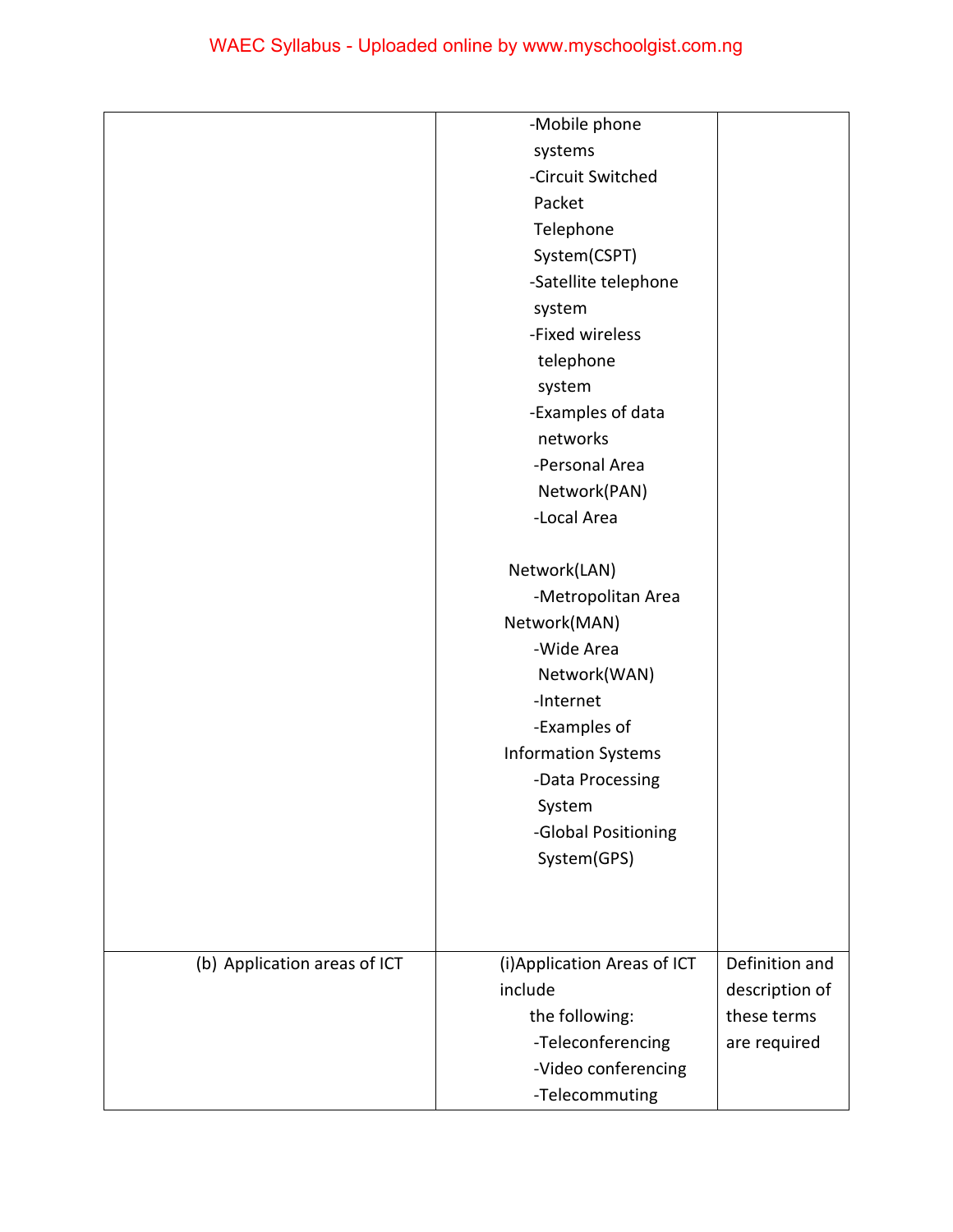|             | -Telecomputing             |                |
|-------------|----------------------------|----------------|
|             | -Messaging                 |                |
|             | -Information search,       |                |
|             | retrieval                  |                |
|             | and archival.              |                |
|             | (ii)ICT based gadgets      |                |
|             | and their                  | Knowledge on   |
|             | operations                 | the operations |
|             | -Mobile phones             | on these ICT-  |
|             | -Computers                 | based gadgets  |
|             | -Fax machines              | is required.   |
|             | -Automated Teller          |                |
|             | Machines(ATM)              |                |
|             | -Dispensing                |                |
|             | machines                   |                |
|             | -Point of Sale             |                |
|             | Machines                   |                |
|             | - Automated Cash           |                |
|             | Register(ACR)              |                |
|             | -Radio sets                |                |
|             | -Television sets, etc      |                |
| (c)Internet | (i) Definition of Internet |                |
|             | and some                   |                |
|             | Internet terms:            |                |
|             | -Homepage                  | Demonstratio   |
|             | -Browse                    | n of these     |
|             | -Browser                   | terms through  |
|             | -Chatroom                  | Internet       |
|             | -Cybercafe                 | access is      |
|             | -HTTP                      | required       |
|             | -HTML                      |                |
|             | $-ISP$                     |                |
|             | -Webpage                   |                |
|             | -Website, etc              |                |
|             |                            |                |
|             | (ii) Types of internet     |                |
|             | browsers                   |                |
|             | -Internet explorer         | Access         |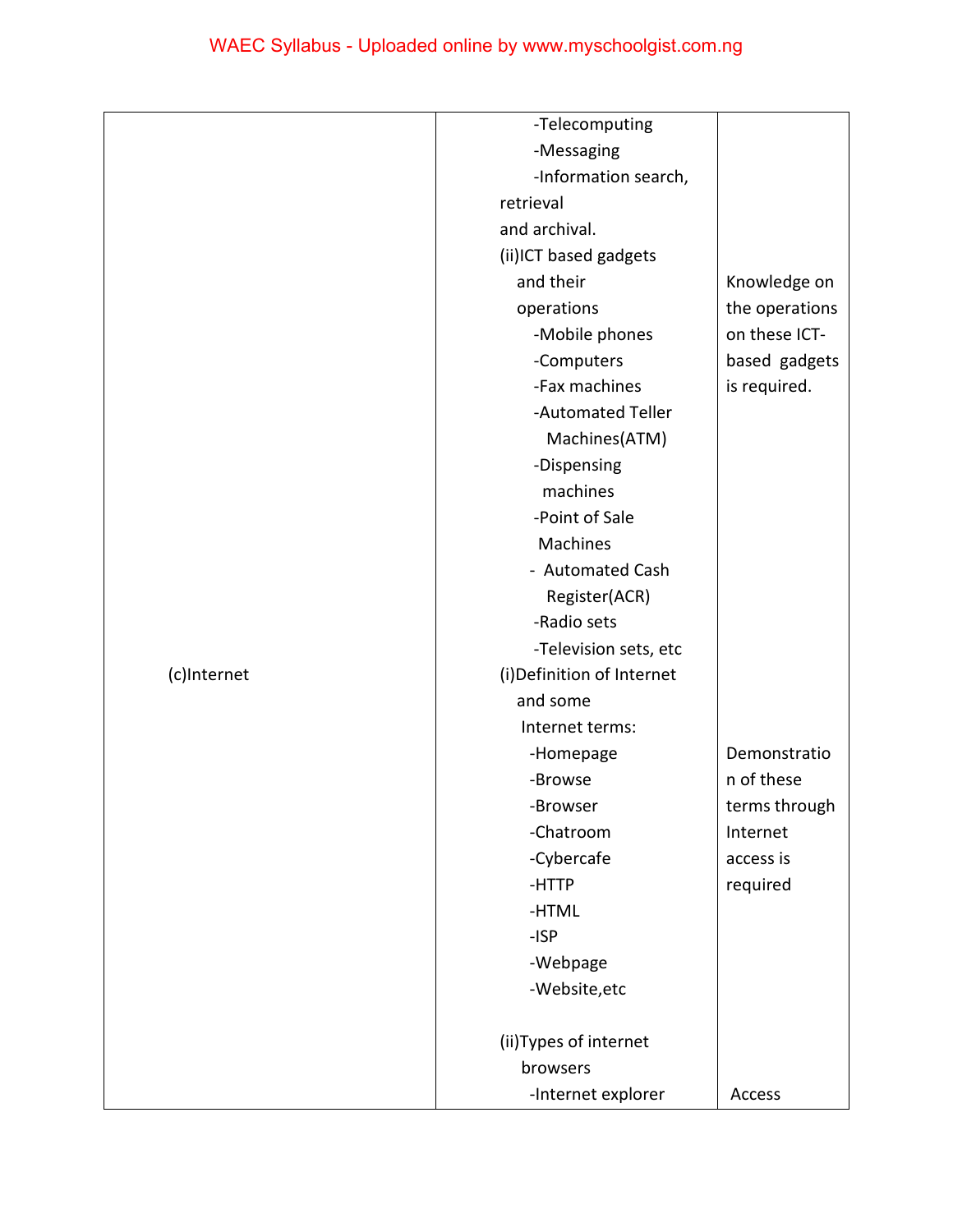|                        | -Netscape navigator          | Internet        |
|------------------------|------------------------------|-----------------|
|                        | -Opera                       | through these   |
|                        | -Firefox                     | browsers.       |
|                        | -Cometbird, etc              |                 |
|                        | (iii)Features of Internet    |                 |
|                        | browsers:                    |                 |
|                        | -Title bar                   |                 |
|                        | -Menu bar                    | Application of  |
|                        | -Tool bar                    | the features of |
|                        | -Address bar, etc            | Internet        |
|                        | (iv)Types of Internet        | browser         |
|                        | services                     | window is       |
|                        | -Electronic mail (e-         | required        |
|                        | mail)                        |                 |
|                        | -e-mail discussion           |                 |
|                        | group                        | Benefits of     |
|                        | -Instant messaging           | Internet to our |
|                        | -Telnet                      | society should  |
|                        | -Usenet                      | be stressed     |
|                        | -File Transfer               |                 |
|                        | Protocol(FTP)                |                 |
|                        | -Worldwide                   |                 |
|                        | web(www)                     |                 |
|                        | -Chatting, etc               |                 |
| (d) Electronic Mail(e- | (i) Definition of electronic |                 |
| mail)Services          | mail                         |                 |
|                        | (ii)E-mail Services:         |                 |
|                        | -sending/receiving e-        |                 |
|                        | mail                         |                 |
|                        | -chatting, etc               |                 |
|                        | (iii)Steps involved in       |                 |
|                        | creating e-mail              |                 |
|                        | account                      | Procedure for   |
|                        | (iv)Steps involved in        | sending and     |
|                        | opening mail box             | receiving e-    |
|                        | (v)Features in an e-mail     | mail is         |
|                        | address e.g.                 | required        |
|                        | fmemail@fmegovng.org         |                 |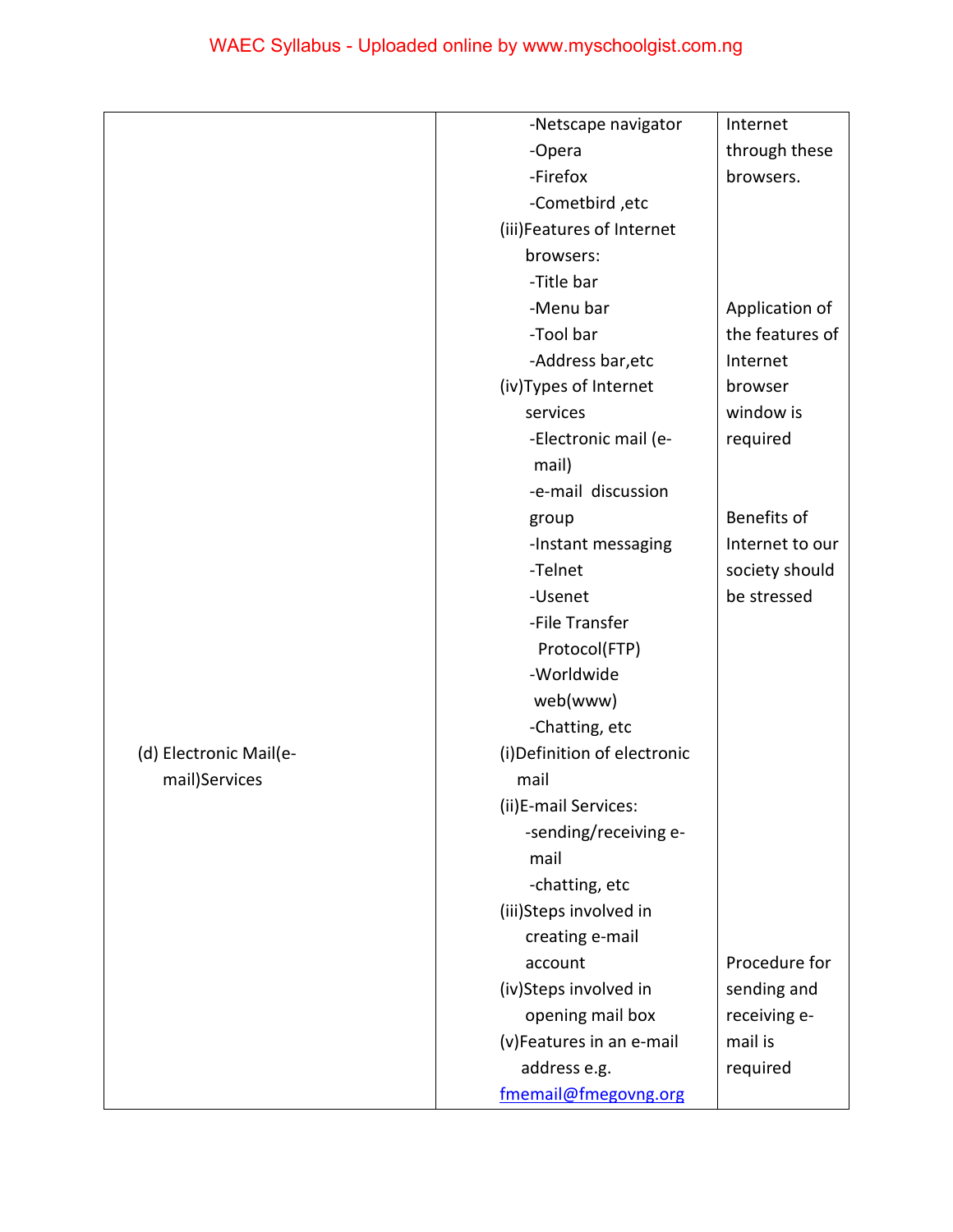| (i)Definition of a      |                                                                                                                                                                                                                                                                                                                                                                                                                                                   |
|-------------------------|---------------------------------------------------------------------------------------------------------------------------------------------------------------------------------------------------------------------------------------------------------------------------------------------------------------------------------------------------------------------------------------------------------------------------------------------------|
| <b>Computer Network</b> |                                                                                                                                                                                                                                                                                                                                                                                                                                                   |
| (ii) Types of Network   |                                                                                                                                                                                                                                                                                                                                                                                                                                                   |
| -PAN                    |                                                                                                                                                                                                                                                                                                                                                                                                                                                   |
| -LAN                    |                                                                                                                                                                                                                                                                                                                                                                                                                                                   |
| -WAN                    |                                                                                                                                                                                                                                                                                                                                                                                                                                                   |
| -MAN                    |                                                                                                                                                                                                                                                                                                                                                                                                                                                   |
| -Internet               |                                                                                                                                                                                                                                                                                                                                                                                                                                                   |
|                         | Differences in                                                                                                                                                                                                                                                                                                                                                                                                                                    |
|                         | the various                                                                                                                                                                                                                                                                                                                                                                                                                                       |
|                         | topologies                                                                                                                                                                                                                                                                                                                                                                                                                                        |
|                         | should be                                                                                                                                                                                                                                                                                                                                                                                                                                         |
|                         | treated                                                                                                                                                                                                                                                                                                                                                                                                                                           |
|                         |                                                                                                                                                                                                                                                                                                                                                                                                                                                   |
|                         |                                                                                                                                                                                                                                                                                                                                                                                                                                                   |
|                         | Knowledge of                                                                                                                                                                                                                                                                                                                                                                                                                                      |
|                         | "Bridge" as a                                                                                                                                                                                                                                                                                                                                                                                                                                     |
|                         | networking                                                                                                                                                                                                                                                                                                                                                                                                                                        |
|                         | device is                                                                                                                                                                                                                                                                                                                                                                                                                                         |
|                         | required.                                                                                                                                                                                                                                                                                                                                                                                                                                         |
|                         |                                                                                                                                                                                                                                                                                                                                                                                                                                                   |
|                         |                                                                                                                                                                                                                                                                                                                                                                                                                                                   |
|                         |                                                                                                                                                                                                                                                                                                                                                                                                                                                   |
|                         |                                                                                                                                                                                                                                                                                                                                                                                                                                                   |
|                         |                                                                                                                                                                                                                                                                                                                                                                                                                                                   |
|                         |                                                                                                                                                                                                                                                                                                                                                                                                                                                   |
|                         |                                                                                                                                                                                                                                                                                                                                                                                                                                                   |
|                         |                                                                                                                                                                                                                                                                                                                                                                                                                                                   |
|                         |                                                                                                                                                                                                                                                                                                                                                                                                                                                   |
|                         | Nigeria's                                                                                                                                                                                                                                                                                                                                                                                                                                         |
|                         | contribution                                                                                                                                                                                                                                                                                                                                                                                                                                      |
|                         |                                                                                                                                                                                                                                                                                                                                                                                                                                                   |
|                         | (vi) Definition and steps<br>involved in chatting<br>(iii) Network topology<br>-Star<br>-Bus<br>-Ring<br>(iv)Network devices<br>-Hub<br>-Modems<br>-Switches<br>-Routers<br>-Network Interface<br>Card(NIC)<br>(v)Advantages of<br>Networking<br>(i) What is the 'W.W.W.'<br>acronym stands for<br>(ii) Brief history of W.W.W.<br>(iii) Basic terminologies:<br>$-W.W.W.$<br>-website<br>-webpage<br>-homepage<br>-protocol, etc<br>(iv)Protocol |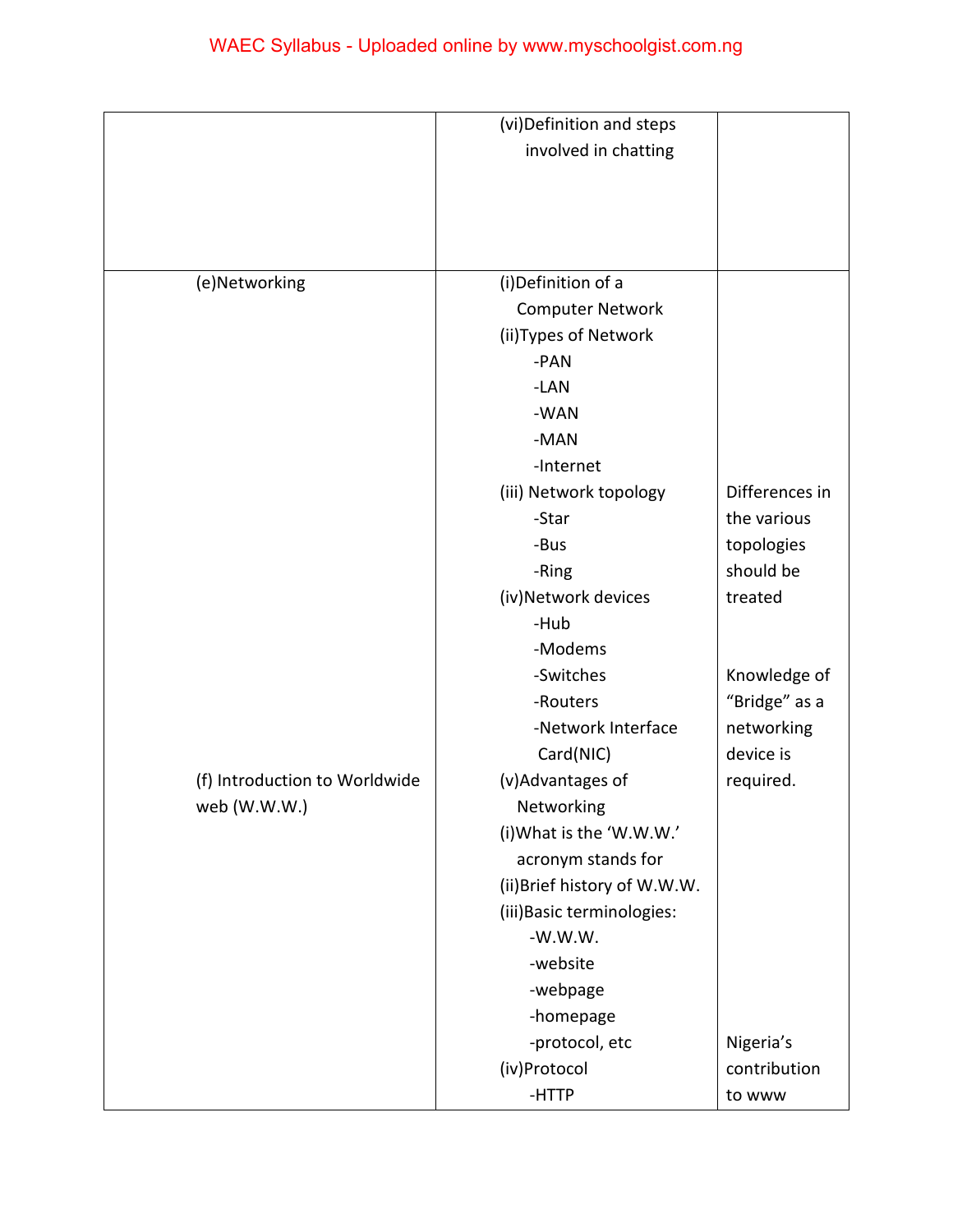|                           | -HTML                           | should be       |
|---------------------------|---------------------------------|-----------------|
|                           | (v)Uses/benefits of www         | mentioned       |
|                           | (vi) Navigating through         |                 |
|                           | websites                        |                 |
|                           | www.waeconline.org              |                 |
|                           | -www.itbeginswithu.org          |                 |
|                           | -www.servenigeria.com           |                 |
|                           |                                 |                 |
|                           | www.phillipemeagwali.co         | Use of HTTP     |
|                           | m                               | and HTML        |
|                           | -www.jambonline.org             | should be       |
|                           | (vii) Difference between        | mentioned       |
|                           | e-mail and website              |                 |
|                           | address features:               |                 |
|                           | e.g.www.waeconline.org          |                 |
|                           | and waec@yahoo.com              | Visits to these |
|                           | (viii)Software for web          | websites are    |
|                           | development                     | essential       |
|                           | -Frontpage                      |                 |
|                           | - etc                           |                 |
|                           |                                 |                 |
| (g) Cables and Connectors | (i) Types of Network Cables and | Identification  |
|                           | Connectors                      | of different    |
|                           | -Cables: Twisted pair,          | Network         |
|                           | coaxial, fibre optic,           | Cables          |
|                           | telephone                       | Connectors      |
|                           | -Connectors: RJ45, RJ11, T-     | should be       |
|                           | connectors                      | treated         |
|                           | (ii) Types of Computer Cables   |                 |
|                           | and Connector                   |                 |
|                           | -Cables: Power cables           |                 |
|                           | Data cables                     |                 |
|                           | - Printer                       |                 |
|                           | Cable, universal serial         |                 |
|                           | bus(USB), monitor               |                 |
|                           | cable, serial cable             |                 |
|                           | -Connectors: Male and           |                 |
|                           | female                          |                 |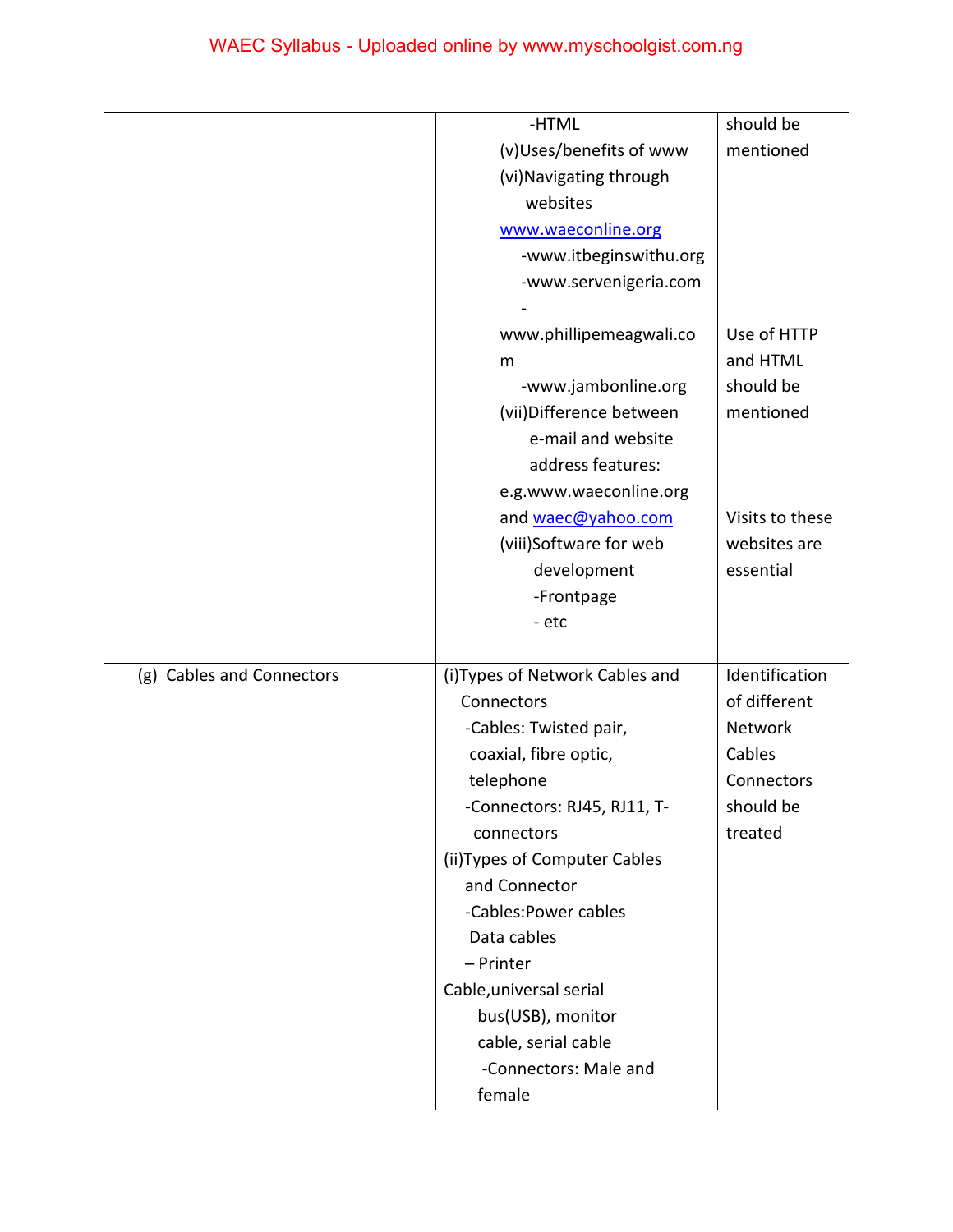| <b>DEVELOPING PROBLEM-SOLVING</b> |                                                                                                                                                                                                                                                                                                                                                                                                         |                                                                                      |
|-----------------------------------|---------------------------------------------------------------------------------------------------------------------------------------------------------------------------------------------------------------------------------------------------------------------------------------------------------------------------------------------------------------------------------------------------------|--------------------------------------------------------------------------------------|
| <b>SKILLS</b>                     |                                                                                                                                                                                                                                                                                                                                                                                                         |                                                                                      |
| (a) Programming<br>Language(PL)   | (i) Programming Language:<br>Definition, examples, levels<br>and features:<br>(ii) Levels and examples of<br>programming language<br>-Machine<br>Language(ML),<br>e.g.100011001<br>-Low Level<br>Language(LLL),<br>e.g. Assembly<br>Language<br>-High Level<br>Language(HLL)<br>e.g. BASIC, C++, FORTRAN,<br>etc.<br>(iii)Comparison of ML,<br>LLL, HLL.<br>(iv) Advantages and<br>disadvantages of ML, |                                                                                      |
| (b) High Level                    | LLL and HLL.<br>(i) Definition and                                                                                                                                                                                                                                                                                                                                                                      | Other                                                                                |
| Languages                         | examples<br>(ii) Classification of HLL<br>as<br>-Scientific<br>-Gen-purpose<br>-Business<br>-AI<br>-String processing<br>language(SPL)<br>(iii)Features of BASIC,<br>C, PASCAL,<br>COBOL-                                                                                                                                                                                                               | programming<br>languages<br>such as Java,<br>Python, etc.<br>should be<br>mentioned. |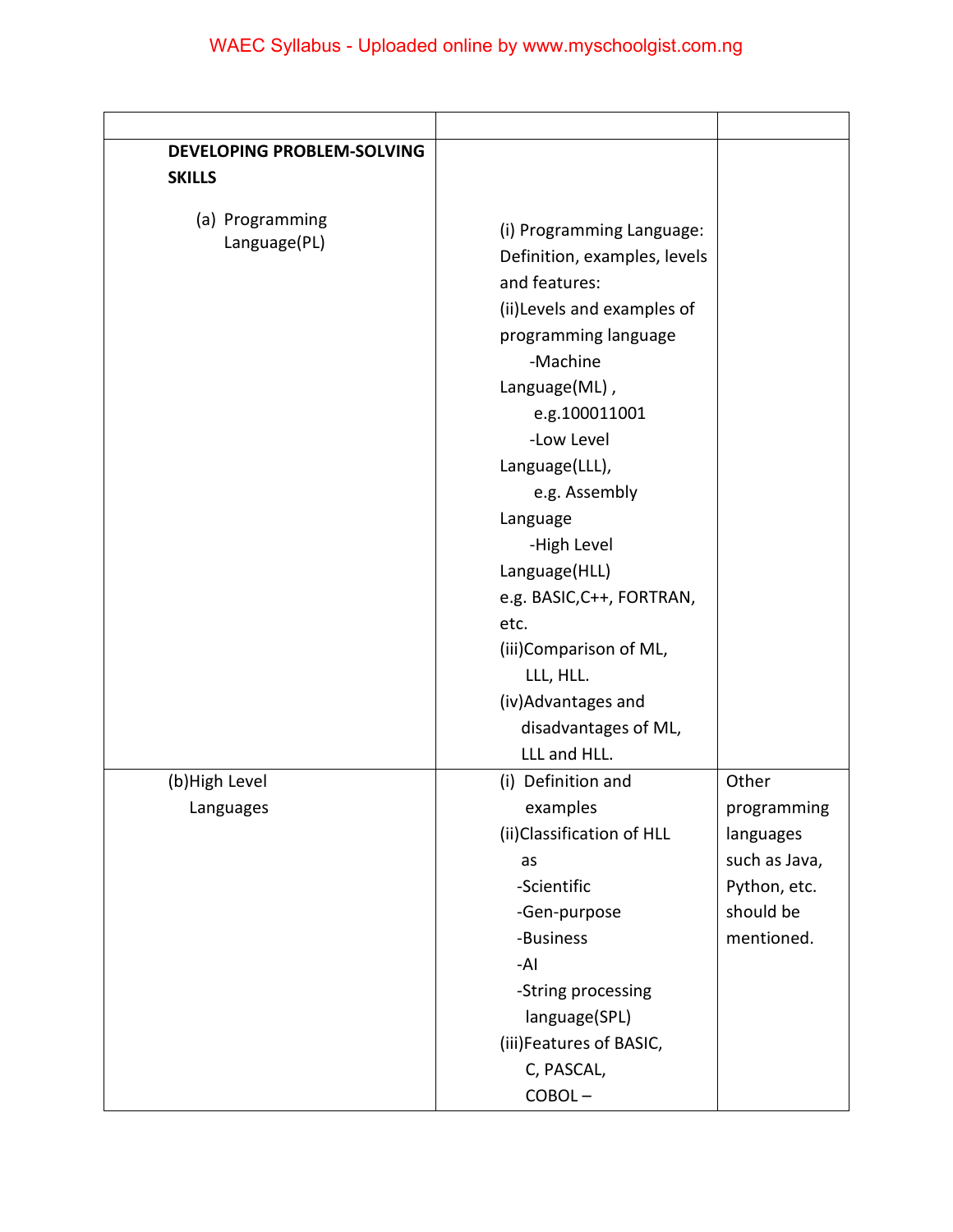|                      | Comparative study           |  |
|----------------------|-----------------------------|--|
| (c)Algorithm and     | (i) Definition of :         |  |
| Flowchart            | Algorithhm and              |  |
|                      | Flowchart                   |  |
|                      | (ii)Functions of            |  |
|                      | Algorithm                   |  |
|                      | (iii)Characteristics of     |  |
|                      | Algorithm:                  |  |
|                      | -Finite                     |  |
|                      | -Effective                  |  |
|                      | -Unambiguous                |  |
|                      | (iv) Writing algorithm      |  |
|                      | for:                        |  |
|                      | -Computing average          |  |
|                      | of a given                  |  |
|                      | set of numbers              |  |
|                      | -Evaluation of              |  |
|                      | equation:                   |  |
|                      | $y=a(b-c)^{2}/(d+2)$        |  |
|                      | -Computing out the          |  |
|                      | first ten odd               |  |
|                      | numbers, etc                |  |
|                      | (v)Flowchart symbols:       |  |
|                      | - I/O, Process,             |  |
|                      | decisions, etc              |  |
|                      | (vi)Use of each flowchart   |  |
|                      | symbol                      |  |
|                      | (vii)Flowchart diagrams for |  |
|                      | given programming           |  |
|                      | problem                     |  |
|                      |                             |  |
|                      |                             |  |
|                      |                             |  |
|                      |                             |  |
|                      |                             |  |
| (d)BASIC Programming | (i) What BASIC acronym      |  |
|                      | stands for                  |  |
|                      | (ii) BASIC characteristics  |  |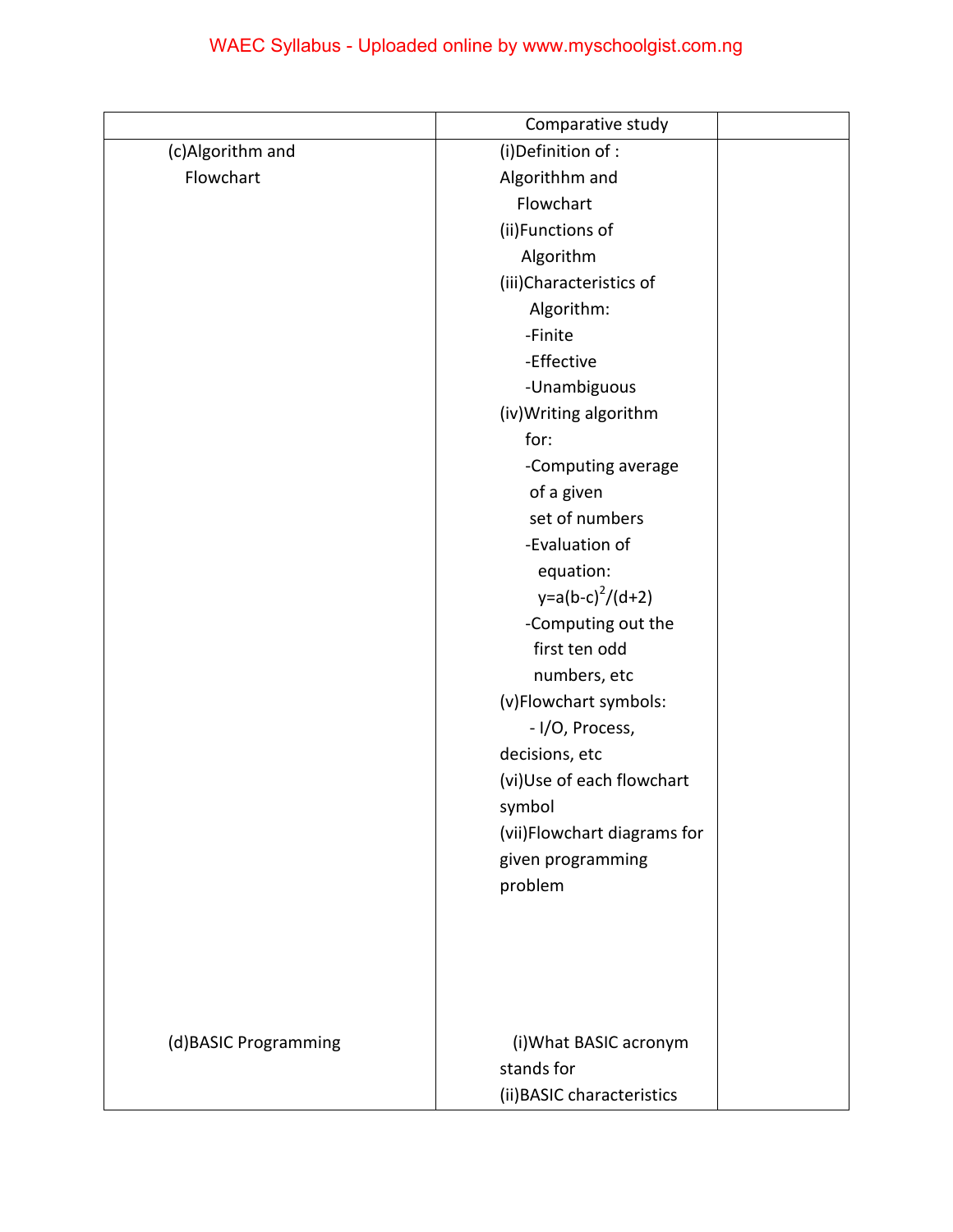| (iii)Types of data       | Types of data        |
|--------------------------|----------------------|
| -variable                | should be            |
| -constant/literal        | treated              |
| -numeric                 |                      |
| -string/alphanumeric     |                      |
| (iv) BASIC Statements    |                      |
| <b>INPUT</b>             |                      |
| PRINT, LPRINT            |                      |
| <b>LET</b>               |                      |
| <b>END</b>               |                      |
| <b>REM</b>               |                      |
| <b>READ</b>              |                      |
| <b>DATA</b>              |                      |
| (v) Arithmetic operators |                      |
| $(-,+,*,/)$              |                      |
| (vi)Arithmetic           |                      |
| Expressions              |                      |
| (vii) Evaluation of      |                      |
| Arithmetic               |                      |
| expressions              |                      |
| (viii)Simple BASIC       |                      |
| Programs                 | Program to           |
|                          | calculate            |
|                          | -Area of             |
|                          | triangle             |
|                          | -Area of a           |
|                          | rectangle            |
| (ix)Running Simple       | -Average of 3        |
| Programs                 | numbers, etc         |
|                          | The simple           |
|                          | <b>BASIC</b> program |
|                          | developed            |
|                          | should be            |
|                          | executable on        |
|                          | the computer.        |
|                          |                      |
|                          |                      |
| (i)Built-in functions in |                      |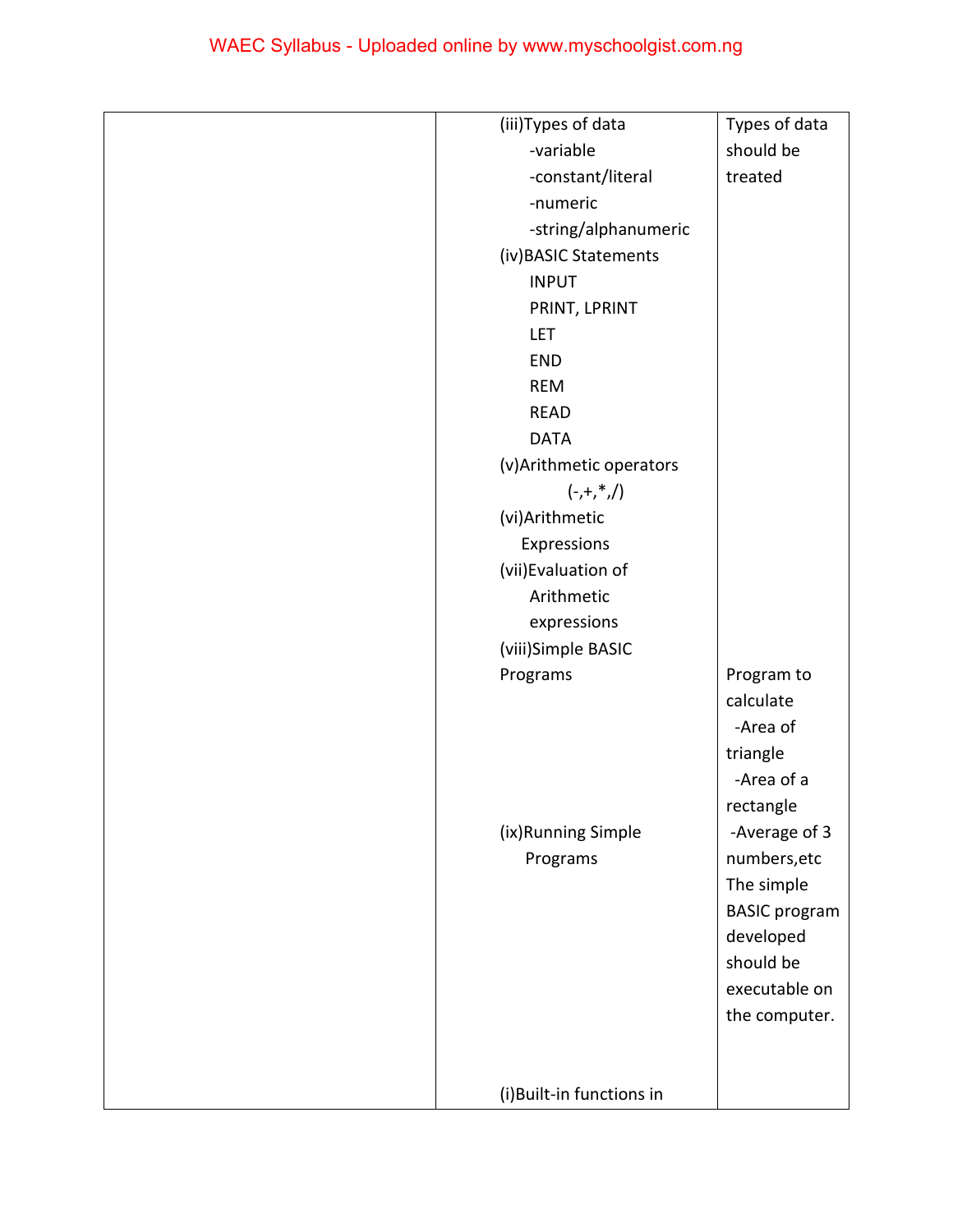| $-SQR(X)$<br>$-INT(X)$<br>$-SIN(X)$<br>$-ABS(X)$<br>$-RND(X)$<br>$-COS(X)$<br>$-TAN(X)$<br>$-LOG(X)$<br>$-EXP(X)$<br>(ii) BASIC Notation of<br>$-b \pm \sqrt{b^2-4ac}$<br>2a<br>$-(x-y)/(x+y)$ |
|------------------------------------------------------------------------------------------------------------------------------------------------------------------------------------------------|
|                                                                                                                                                                                                |
|                                                                                                                                                                                                |
|                                                                                                                                                                                                |
|                                                                                                                                                                                                |
|                                                                                                                                                                                                |
|                                                                                                                                                                                                |
|                                                                                                                                                                                                |
|                                                                                                                                                                                                |
|                                                                                                                                                                                                |
|                                                                                                                                                                                                |
|                                                                                                                                                                                                |
|                                                                                                                                                                                                |
| $-(a+b) + c/s$ ind                                                                                                                                                                             |
| $-e^{x+y}$ – sin(x+ny), etc                                                                                                                                                                    |
| (iii) BASIC program to                                                                                                                                                                         |
| -find the square root                                                                                                                                                                          |
| of numbers                                                                                                                                                                                     |
| -find square root of S,                                                                                                                                                                        |
| Numbers of<br>round up to an                                                                                                                                                                   |
| iterations<br>integer                                                                                                                                                                          |
| should not<br>-find the cosine of                                                                                                                                                              |
| exceed eight<br>known values                                                                                                                                                                   |
| (8).<br>-find the tangent of                                                                                                                                                                   |
| given angles.                                                                                                                                                                                  |
| -plot sine wave curve                                                                                                                                                                          |
| (iv) Additional BASIC                                                                                                                                                                          |
| Statements                                                                                                                                                                                     |
| -DIM Statement                                                                                                                                                                                 |
| $-FOR - NEXT$                                                                                                                                                                                  |
| statement                                                                                                                                                                                      |
| -WHILE-END                                                                                                                                                                                     |
| statement                                                                                                                                                                                      |
| (v)Defining one-                                                                                                                                                                               |
| dimensional array,                                                                                                                                                                             |
| using DIM statement.                                                                                                                                                                           |
| (vi) Operating on Array                                                                                                                                                                        |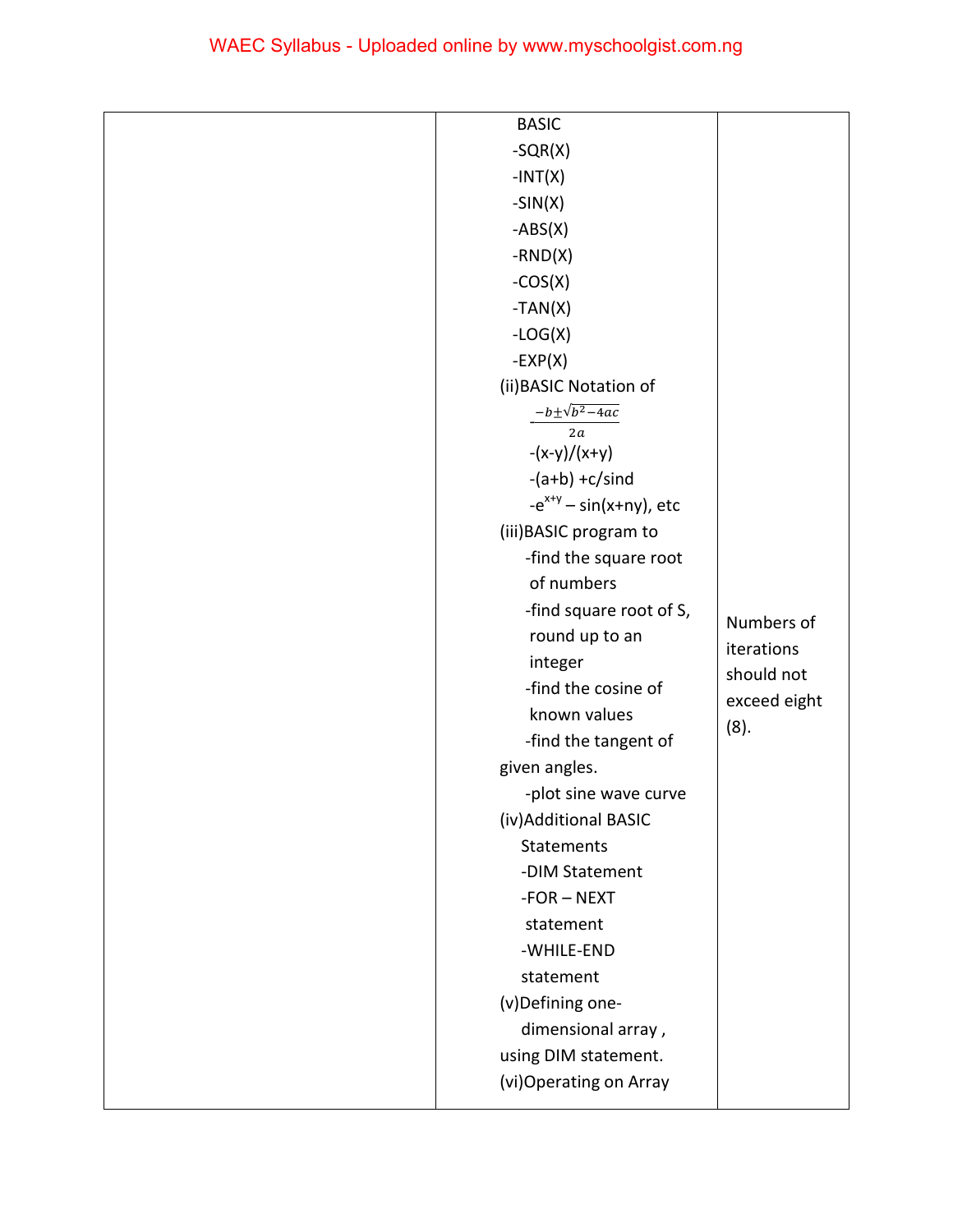|                               | elements                   |  |
|-------------------------------|----------------------------|--|
|                               | -Input of array            |  |
|                               | -Output of array           |  |
|                               | -Arithmetic                |  |
|                               | operations on array        |  |
|                               | (vii) Write BASIC          |  |
|                               | program to:                |  |
|                               | -store a vector of 10      |  |
|                               | numbers                    |  |
|                               | -calculate the mean        |  |
|                               | of 100 numeric             |  |
|                               | values                     |  |
|                               | -calculate area of 10      |  |
|                               | different                  |  |
|                               |                            |  |
|                               | rectangles                 |  |
|                               | -Compute the sum of        |  |
|                               | the first 100 integers     |  |
|                               |                            |  |
| (f) Systems Development Cycle | (i) Definition of system   |  |
|                               | development cycle          |  |
|                               | (ii) Description of system |  |
|                               | development cycle          |  |
|                               | (iii)Stages in system      |  |
|                               | development                |  |
|                               | Cycle                      |  |
|                               | -Preliminary study         |  |
|                               | -Feasibility               |  |
|                               | -Investigate study         |  |
|                               | -Analysis                  |  |
|                               | -Design                    |  |
|                               | -Implementation            |  |
|                               | -Maintenance               |  |
|                               | -Study review              |  |
|                               | (iv) Description of each   |  |
|                               | stage of                   |  |
|                               | system development         |  |
|                               | cycle                      |  |
|                               | (v)Diagram of system       |  |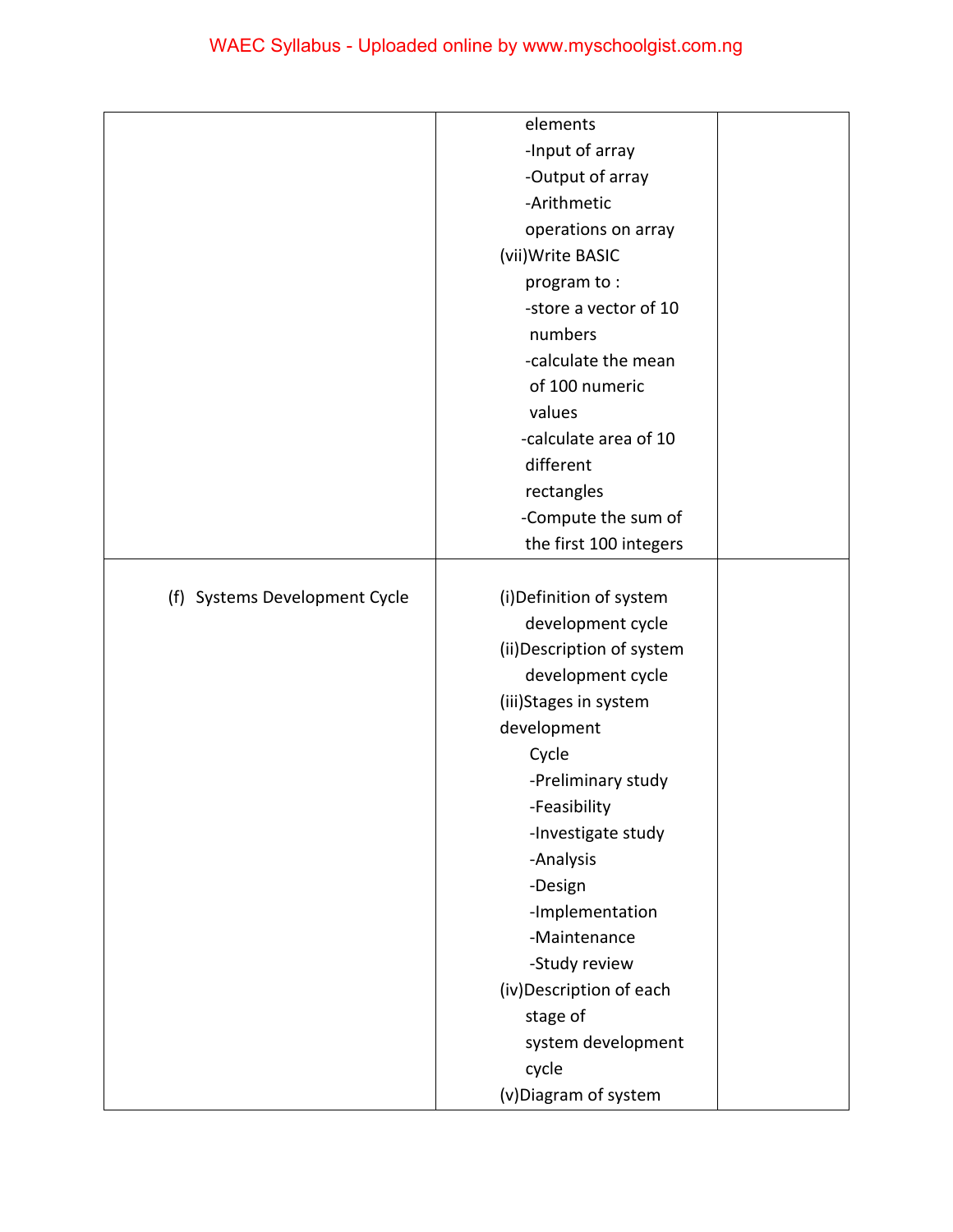|             | development               |              |
|-------------|---------------------------|--------------|
|             | cycle                     |              |
| (e)Program  | (i) Definition of program | Flow diagram |
| Development | (ii)Characteristics of a  | on how a     |
| Cycle       | good                      | compiler and |
|             | Program                   | interpreter  |
|             | -Accuracy                 | works is     |
|             | -Readability              | required     |
|             | -Maintainability          |              |
|             | -Efficiency               |              |
|             | -Generality               |              |
|             | -Clarity                  |              |
|             | (iii)Precautions in       |              |
|             | developing a              |              |
|             | program                   |              |
|             | -Be stable, steady        |              |
|             | and patient               |              |
|             | -No step skipping         |              |
|             | -Follow order of          |              |
|             | execution                 |              |
|             | (iv)Steps involved in     |              |
|             | program                   |              |
|             | development               |              |
|             | -Problem definition       |              |
|             | -Problem analysis         |              |
|             | -Flow chatting            |              |
|             | -Desk checking            |              |
|             | -Program coding           |              |
|             | -Program                  |              |
|             | compilation               |              |
|             | -Program                  |              |
|             | testing/debugging         |              |
|             | -Program                  |              |
|             | documentation             |              |
|             | (v)Description of each of |              |
|             | stages in program         |              |
|             | development               |              |
|             | (vi)Examples of :         |              |